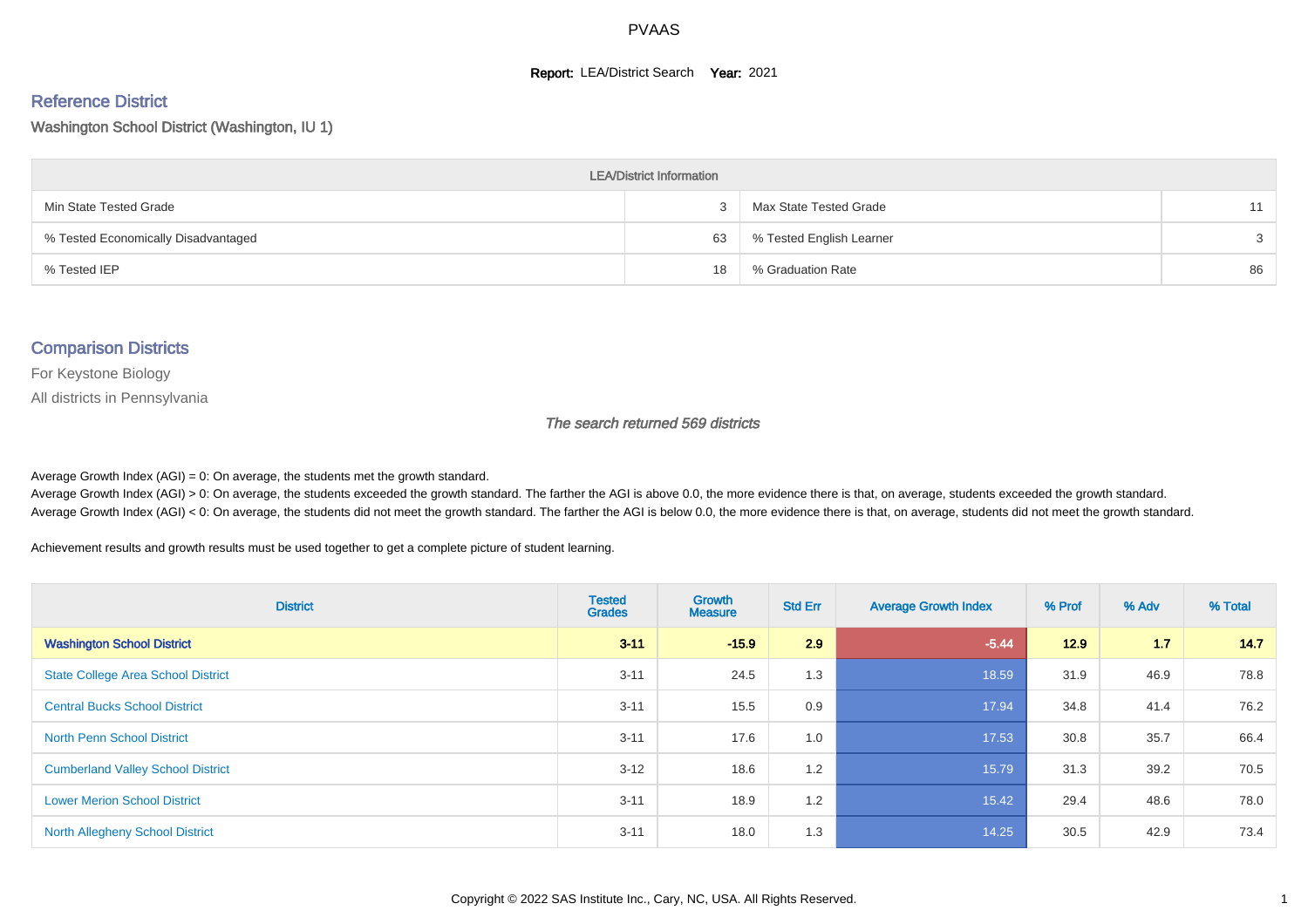| <b>District</b>                               | <b>Tested</b><br><b>Grades</b> | Growth<br><b>Measure</b> | <b>Std Err</b> | <b>Average Growth Index</b> | % Prof | % Adv | % Total |
|-----------------------------------------------|--------------------------------|--------------------------|----------------|-----------------------------|--------|-------|---------|
| <b>Washington School District</b>             | $3 - 11$                       | $-15.9$                  | 2.9            | $-5.44$                     | $12.9$ | 1.7   | 14.7    |
| <b>Dallastown Area School District</b>        | $3 - 11$                       | 19.9                     | 1.4            | 14.14                       | 36.8   | 34.2  | 71.0    |
| <b>Spring-Ford Area School District</b>       | $3 - 11$                       | 16.6                     | 1.2            | 14.02                       | 30.4   | 45.3  | 75.7    |
| <b>Colonial School District</b>               | $3 - 11$                       | 22.1                     | 1.6            | 13.55                       | 27.2   | 43.5  | 70.6    |
| <b>Souderton Area School District</b>         | $3 - 11$                       | 18.5                     | 1.4            | 12.86                       | 39.2   | 31.2  | 70.4    |
| <b>Tyrone Area School District</b>            | $3 - 12$                       | 29.2                     | 2.3            | 12.86                       | 36.6   | 29.1  | 65.7    |
| <b>Council Rock School District</b>           | $3 - 11$                       | 13.5                     | 1.1            | 12.27                       | 32.0   | 35.4  | 67.4    |
| <b>Littlestown Area School District</b>       | $3 - 11$                       | 28.7                     | 2.4            | 11.83                       | 38.4   | 29.3  | 67.7    |
| <b>Warwick School District</b>                | $3 - 11$                       | 21.7                     | 1.8            | 11.76                       | 27.7   | 36.3  | 64.0    |
| <b>Hempfield School District</b>              | $3 - 11$                       | 13.4                     | 1.3            | 10.53                       | 29.9   | 36.8  | 66.7    |
| <b>Derry Township School District</b>         | $3 - 10$                       | 20.1                     | 2.0            | 10.20                       | 32.8   | 46.9  | 79.7    |
| <b>Loyalsock Township School District</b>     | $3 - 12$                       | 26.7                     | 2.7            | 9.92                        | 36.8   | 35.1  | 71.9    |
| New Hope-Solebury School District             | $3 - 11$                       | 28.8                     | 2.9            | 9.77                        | 31.6   | 50.0  | 81.6    |
| <b>Delaware Valley School District</b>        | $3 - 11$                       | 15.7                     | 1.6            | 9.62                        | 36.7   | 32.1  | 68.8    |
| Fox Chapel Area School District               | $3 - 11$                       | 17.6                     | 1.9            | 9.47                        | 22.9   | 52.0  | 74.9    |
| <b>Wayne Highlands School District</b>        | $3 - 11$                       | 22.5                     | 2.5            | 9.16                        | 33.8   | 40.4  | 74.2    |
| <b>Unionville-Chadds Ford School District</b> | $3 - 11$                       | 15.8                     | 1.7            | 9.12                        | 31.2   | 48.0  | 79.2    |
| Palmyra Area School District                  | $3 - 11$                       | 16.2                     | 1.8            | 9.02                        | 38.8   | 34.0  | 72.8    |
| <b>Marple Newtown School District</b>         | $3 - 11$                       | 20.6                     | 2.3            | 8.95                        | 31.1   | 42.7  | 73.8    |
| <b>Central York School District</b>           | $3 - 12$                       | 12.9                     | 1.5            | 8.64                        | 31.4   | 24.1  | 55.5    |
| <b>Saucon Valley School District</b>          | $3 - 11$                       | 18.9                     | 2.2            | 8.48                        | 26.0   | 39.6  | 65.6    |
| <b>Southern York County School District</b>   | $3 - 11$                       | 15.5                     | 1.8            | 8.48                        | 37.6   | 29.2  | 66.8    |
| <b>Upper Darby School District</b>            | $3 - 12$                       | 11.2                     | 1.4            | 8.28                        | 23.8   | 11.8  | 35.6    |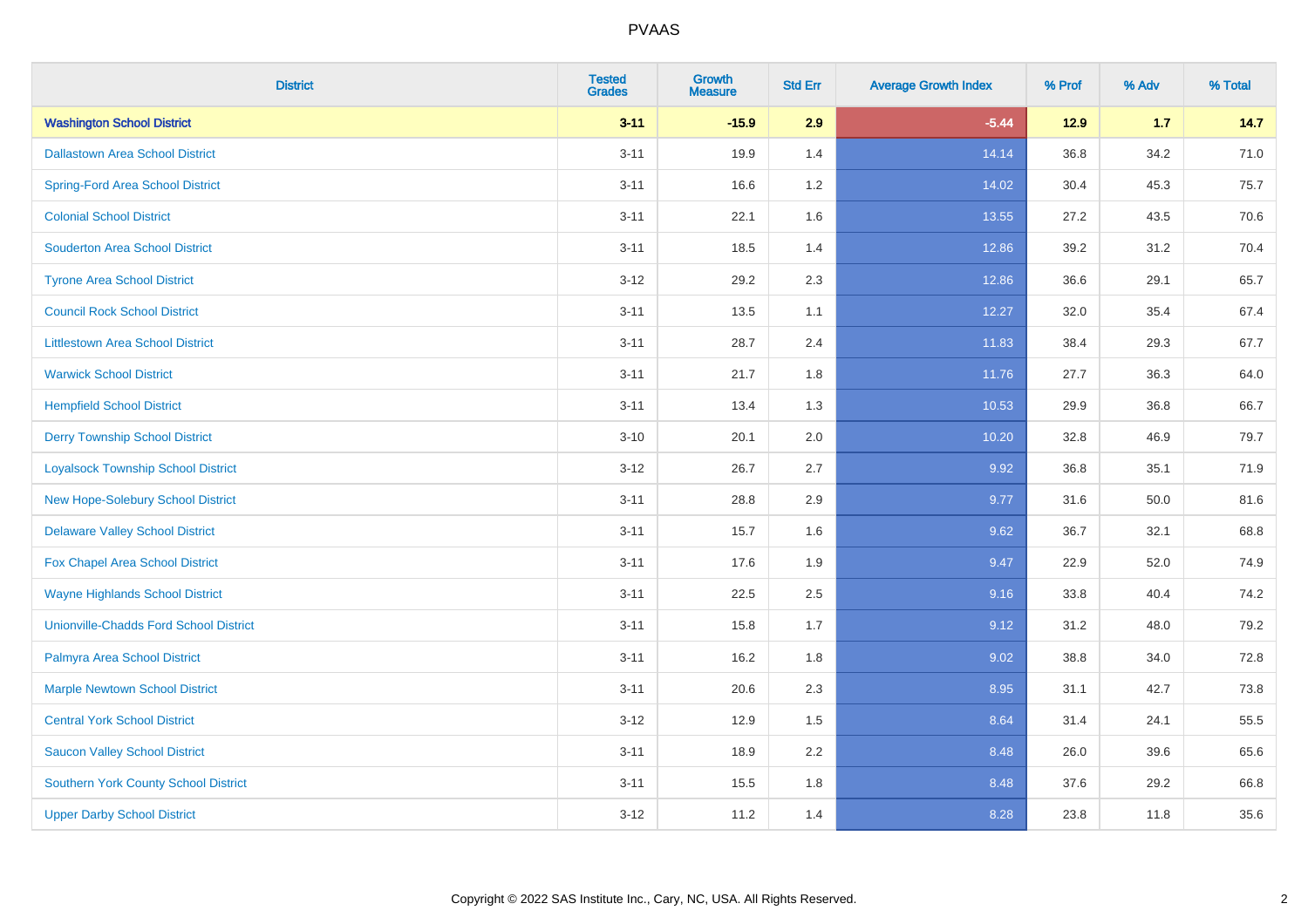| <b>District</b>                           | <b>Tested</b><br><b>Grades</b> | <b>Growth</b><br><b>Measure</b> | <b>Std Err</b> | <b>Average Growth Index</b> | % Prof | % Adv | % Total |
|-------------------------------------------|--------------------------------|---------------------------------|----------------|-----------------------------|--------|-------|---------|
| <b>Washington School District</b>         | $3 - 11$                       | $-15.9$                         | 2.9            | $-5.44$                     | $12.9$ | $1.7$ | 14.7    |
| <b>Collegium Charter School</b>           | $3 - 10$                       | 21.2                            | 2.6            | 8.18                        | 25.4   | 16.4  | 41.8    |
| <b>Peters Township School District</b>    | $3 - 11$                       | 14.1                            | 1.7            | 8.16                        | 35.2   | 41.6  | 76.8    |
| <b>Upper Saint Clair School District</b>  | $3 - 11$                       | 13.8                            | 1.8            | 7.86                        | 32.2   | 44.5  | 76.7    |
| <b>Mifflin County School District</b>     | $3 - 11$                       | 12.3                            | 1.6            | 7.69                        | 35.1   | 15.1  | 50.3    |
| <b>East Penn School District</b>          | $3 - 11$                       | 8.9                             | 1.2            | 7.61                        | 32.8   | 26.4  | 59.2    |
| <b>Manheim Township School District</b>   | $3 - 12$                       | 10.9                            | 1.5            | 7.51                        | 30.9   | 31.0  | 61.9    |
| <b>Mountain View School District</b>      | $3 - 11$                       | 24.2                            | 3.4            | 7.20                        | 45.8   | 37.3  | 83.0    |
| <b>Danville Area School District</b>      | $3 - 11$                       | 18.4                            | 2.6            | 7.19                        | 32.0   | 46.1  | 78.1    |
| <b>Upper Merion Area School District</b>  | $3 - 11$                       | 14.0                            | 2.0            | 7.15                        | 34.4   | 32.6  | 67.0    |
| <b>Whitehall-Coplay School District</b>   | $3 - 11$                       | 11.8                            | 1.7            | 7.06                        | 32.3   | 21.7  | 54.0    |
| <b>Camp Hill School District</b>          | $3-12$                         | 20.7                            | 2.9            | 7.00                        | 32.3   | 41.4  | 73.7    |
| <b>Methacton School District</b>          | $3 - 11$                       | 11.0                            | 1.6            | 6.94                        | 36.0   | 33.6  | 69.6    |
| <b>Millcreek Township School District</b> | $3 - 11$                       | 9.1                             | 1.4            | 6.61                        | 34.5   | 30.1  | 64.6    |
| <b>Neshaminy School District</b>          | $3 - 11$                       | 8.6                             | 1.3            | 6.56                        | 31.3   | 23.9  | 55.2    |
| <b>Manheim Central School District</b>    | $3 - 11$                       | 12.8                            | 2.0            | 6.52                        | 27.8   | 35.4  | 63.2    |
| <b>Cocalico School District</b>           | $3 - 11$                       | 12.3                            | 1.9            | 6.48                        | 28.2   | 32.3  | 60.5    |
| <b>Armstrong School District</b>          | $3 - 11$                       | 9.8                             | 1.6            | 6.22                        | 32.8   | 24.6  | 57.4    |
| <b>Tuscarora School District</b>          | $3 - 11$                       | 13.4                            | 2.2            | 6.20                        | 37.1   | 26.3  | 63.4    |
| <b>Franklin Regional School District</b>  | $3 - 11$                       | 11.3                            | 1.8            | 6.13                        | 30.0   | 35.0  | 65.0    |
| <b>Agora Cyber Charter School</b>         | $3 - 11$                       | 14.6                            | 2.4            | 6.03                        | 24.7   | 19.5  | 44.2    |
| Indiana Area School District              | $3 - 11$                       | 12.0                            | 2.0            | 5.98                        | 30.0   | 30.4  | 60.3    |
| <b>Punxsutawney Area School District</b>  | $3 - 11$                       | 15.8                            | 2.7            | 5.83                        | 18.6   | 29.0  | 47.6    |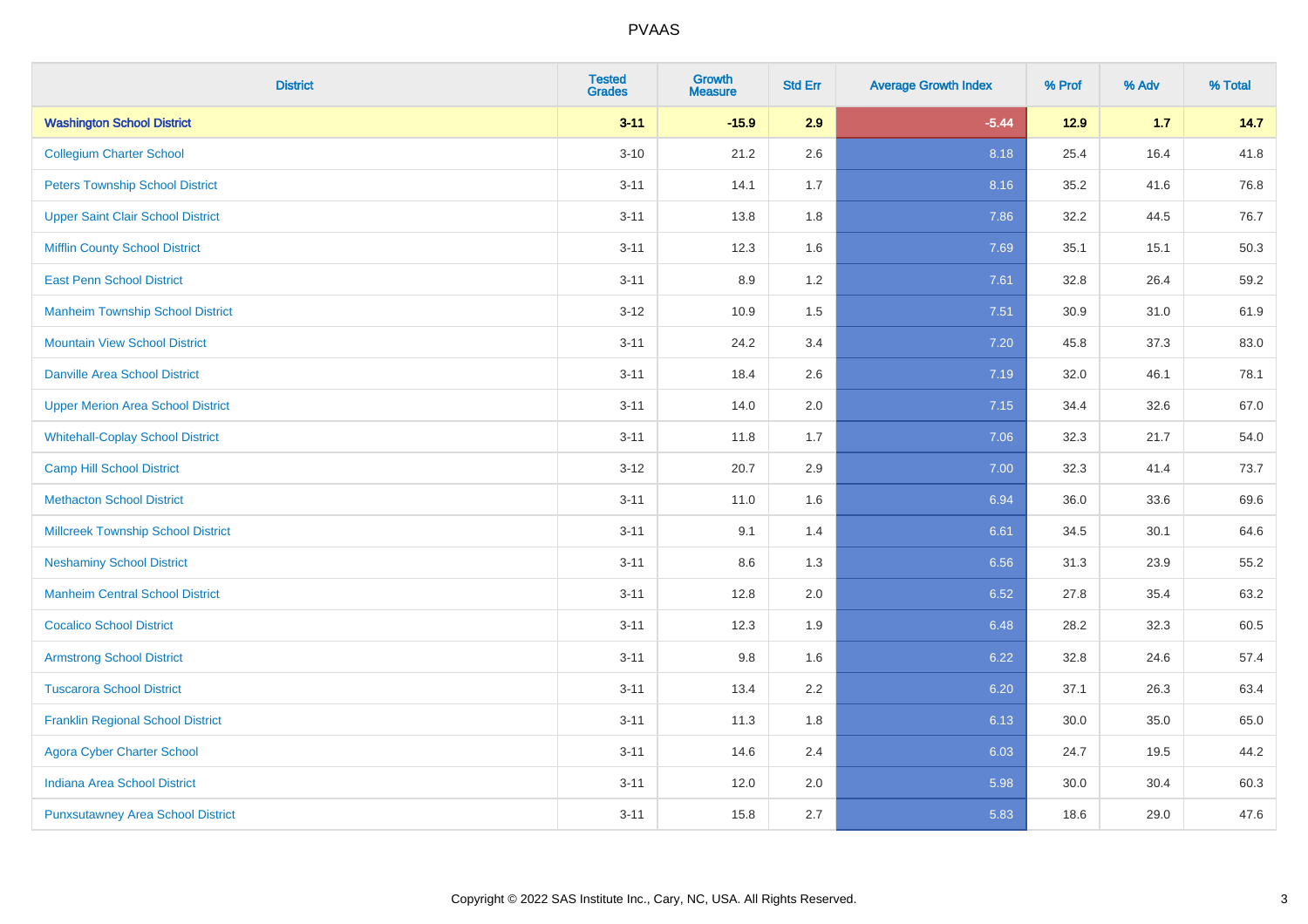| <b>District</b>                              | <b>Tested</b><br><b>Grades</b> | Growth<br><b>Measure</b> | <b>Std Err</b> | <b>Average Growth Index</b> | % Prof | % Adv | % Total |
|----------------------------------------------|--------------------------------|--------------------------|----------------|-----------------------------|--------|-------|---------|
| <b>Washington School District</b>            | $3 - 11$                       | $-15.9$                  | 2.9            | $-5.44$                     | $12.9$ | 1.7   | 14.7    |
| <b>Blue Mountain School District</b>         | $3 - 10$                       | 12.2                     | 2.1            | 5.81                        | 30.7   | 26.1  | 56.8    |
| <b>Harbor Creek School District</b>          | $3 - 11$                       | 13.4                     | 2.3            | 5.80                        | 34.5   | 40.7  | 75.2    |
| <b>Pequea Valley School District</b>         | $3 - 11$                       | 18.0                     | 3.1            | 5.74                        | 29.2   | 37.5  | 66.7    |
| Lampeter-Strasburg School District           | $3 - 12$                       | 11.0                     | 1.9            | 5.69                        | 35.4   | 32.3  | 67.7    |
| <b>Hermitage School District</b>             | $3-12$                         | 14.0                     | 2.5            | 5.59                        | 34.0   | 27.0  | 61.0    |
| <b>Pine-Richland School District</b>         | $3 - 11$                       | 9.3                      | 1.7            | 5.56                        | 42.3   | 35.8  | 78.1    |
| Lake-Lehman School District                  | $3 - 11$                       | 14.9                     | 2.8            | 5.34                        | 25.8   | 22.5  | 48.3    |
| <b>Penns Valley Area School District</b>     | $3-12$                         | 14.1                     | 2.6            | 5.33                        | 29.6   | 23.3  | 52.9    |
| <b>Avon Grove School District</b>            | $3 - 10$                       | 7.6                      | 1.4            | 5.29                        | 33.7   | 33.2  | 67.0    |
| <b>Cornwall-Lebanon School District</b>      | $3 - 11$                       | 8.2                      | 1.6            | 5.24                        | 28.0   | 20.5  | 48.6    |
| <b>West Branch Area School District</b>      | $3 - 11$                       | 17.0                     | 3.3            | 5.20                        | 47.1   | 19.1  | 66.2    |
| <b>Fleetwood Area School District</b>        | $3 - 10$                       | 10.4                     | 2.0            | 5.19                        | 31.7   | 25.8  | 57.5    |
| <b>Pennridge School District</b>             | $3 - 10$                       | 7.4                      | 1.5            | 5.10                        | 32.0   | 27.6  | 59.6    |
| Pen Argyl Area School District               | $3 - 12$                       | 12.8                     | 2.5            | 5.10                        | 28.5   | 23.8  | 52.3    |
| <b>Berlin Brothersvalley School District</b> | $3 - 11$                       | 19.6                     | 4.0            | 4.93                        | 28.3   | 41.3  | 69.6    |
| <b>Easton Area School District</b>           | $3-12$                         | 6.3                      | 1.3            | 4.91                        | 24.1   | 13.0  | 37.1    |
| <b>Quaker Valley School District</b>         | $3 - 11$                       | 12.2                     | 2.5            | 4.90                        | 39.5   | 26.4  | 65.9    |
| <b>Belle Vernon Area School District</b>     | $3 - 11$                       | 11.1                     | 2.3            | 4.88                        | 31.6   | 25.4  | 57.1    |
| <b>Lehighton Area School District</b>        | $3 - 11$                       | 11.4                     | 2.4            | 4.84                        | 30.5   | 24.9  | 55.3    |
| <b>Iroquois School District</b>              | $3 - 11$                       | 13.6                     | 2.8            | 4.83                        | 33.3   | 16.0  | 49.4    |
| <b>Penn Manor School District</b>            | $3 - 11$                       | 7.1                      | 1.5            | 4.82                        | 26.7   | 20.5  | 47.2    |
| <b>Lakeland School District</b>              | $3 - 11$                       | 13.3                     | 2.8            | 4.80                        | 22.2   | 21.2  | 43.4    |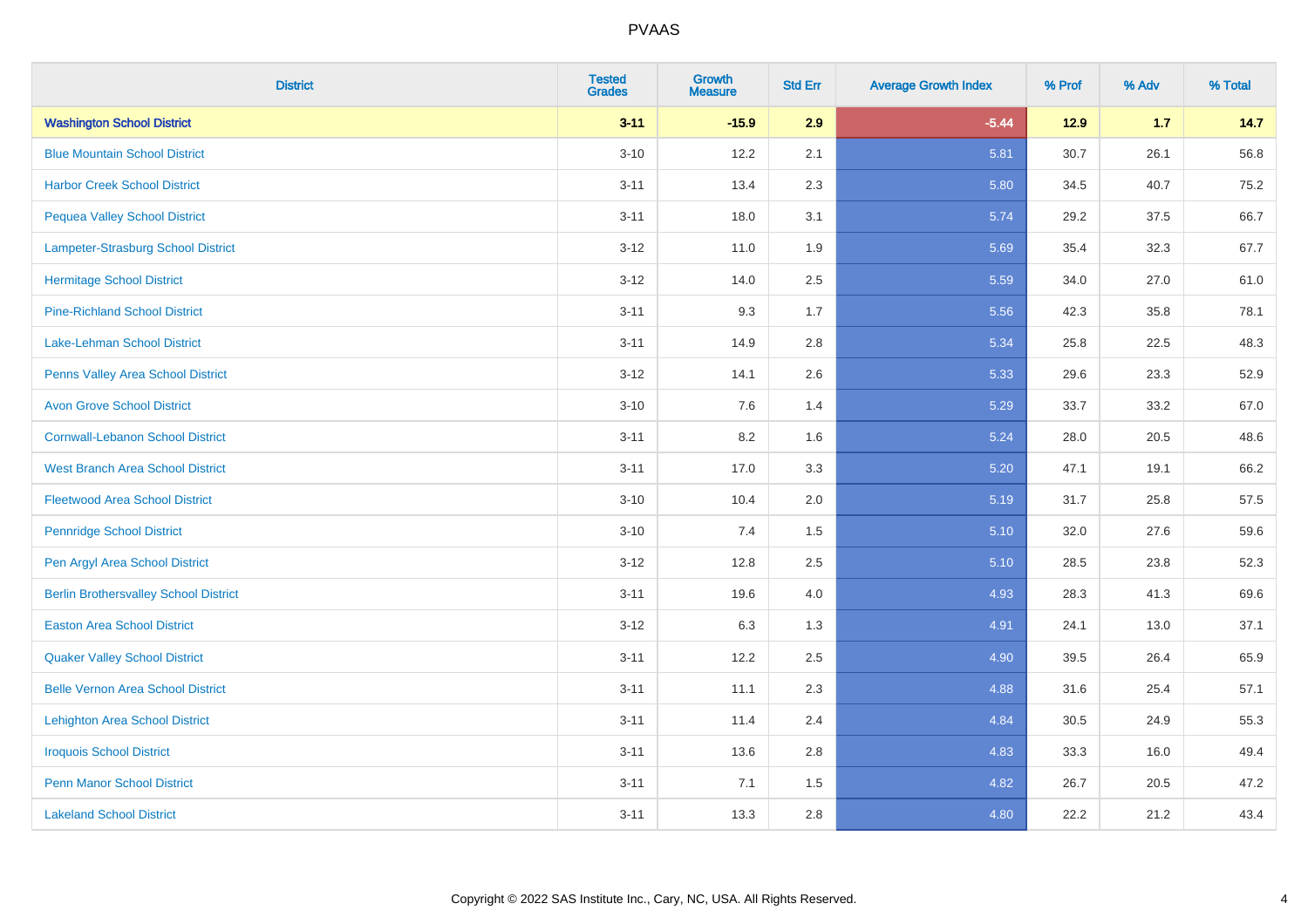| <b>District</b>                                | <b>Tested</b><br><b>Grades</b> | <b>Growth</b><br><b>Measure</b> | <b>Std Err</b> | <b>Average Growth Index</b> | % Prof | % Adv | % Total |
|------------------------------------------------|--------------------------------|---------------------------------|----------------|-----------------------------|--------|-------|---------|
| <b>Washington School District</b>              | $3 - 11$                       | $-15.9$                         | 2.9            | $-5.44$                     | 12.9   | $1.7$ | 14.7    |
| <b>West Perry School District</b>              | $3 - 11$                       | 11.0                            | 2.3            | 4.76                        | 26.9   | 20.5  | 47.4    |
| <b>Stroudsburg Area School District</b>        | $3 - 11$                       | 7.5                             | 1.6            | 4.70                        | 30.4   | 18.3  | 48.7    |
| Northern York County School District           | $3 - 11$                       | 8.4                             | 1.8            | 4.63                        | 24.3   | 23.1  | 47.4    |
| <b>Conewago Valley School District</b>         | $3 - 12$                       | 7.6                             | 1.7            | 4.46                        | 41.3   | 19.4  | 60.6    |
| <b>Montrose Area School District</b>           | $3 - 10$                       | 12.3                            | 2.8            | 4.41                        | 37.8   | 28.9  | 66.7    |
| <b>Pennsbury School District</b>               | $3 - 11$                       | 5.6                             | 1.3            | 4.38                        | 37.7   | 27.7  | 65.4    |
| <b>Lower Moreland Township School District</b> | $3 - 11$                       | 8.7                             | 2.0            | 4.35                        | 38.2   | 33.2  | 71.4    |
| <b>West Allegheny School District</b>          | $3 - 12$                       | 8.6                             | 2.0            | 4.34                        | 37.3   | 27.2  | 64.5    |
| <b>Coudersport Area School District</b>        | $3 - 11$                       | 14.8                            | 3.4            | 4.33                        | 34.7   | 28.0  | 62.7    |
| Maritime Academy Charter School                | $3 - 10$                       | 13.2                            | 3.1            | 4.29                        | 24.0   | 1.3   | 25.3    |
| <b>Wallenpaupack Area School District</b>      | $3 - 11$                       | 8.8                             | 2.1            | 4.28                        | 28.5   | 18.9  | 47.4    |
| Pennsylvania Leadership Charter School         | $3 - 11$                       | 8.0                             | 1.9            | 4.22                        | 33.1   | 27.8  | 60.9    |
| <b>Elizabethtown Area School District</b>      | $3-12$                         | 7.1                             | 1.7            | 4.19                        | 36.4   | 27.6  | 64.0    |
| <b>Laurel School District</b>                  | $3 - 11$                       | 13.0                            | 3.1            | 4.19                        | 30.3   | 15.7  | 46.1    |
| <b>Valley View School District</b>             | $3 - 11$                       | 9.3                             | 2.2            | 4.18                        | 26.6   | 23.1  | 49.7    |
| <b>Ephrata Area School District</b>            | $3 - 11$                       | $6.8\,$                         | 1.7            | 4.08                        | 31.6   | 17.1  | 48.8    |
| Downingtown Area School District               | $3 - 11$                       | 4.4                             | 1.1            | 4.06                        | 30.1   | 32.0  | 62.2    |
| <b>Radnor Township School District</b>         | $3 - 12$                       | 7.5                             | 1.9            | 4.03                        | 33.0   | 38.3  | 71.3    |
| <b>Abington Heights School District</b>        | $3 - 11$                       | $6.7\,$                         | 1.7            | 4.00                        | 33.8   | 31.7  | 65.5    |
| Phoenixville Area School District              | $3 - 11$                       | 7.3                             | 1.8            | 3.96                        | 32.3   | 27.6  | 59.8    |
| <b>Dallas School District</b>                  | $3 - 11$                       | 8.1                             | 2.1            | 3.87                        | 32.4   | 22.4  | 54.8    |
| <b>Warrior Run School District</b>             | $3 - 11$                       | 10.5                            | 2.7            | 3.86                        | 34.1   | 16.8  | 50.9    |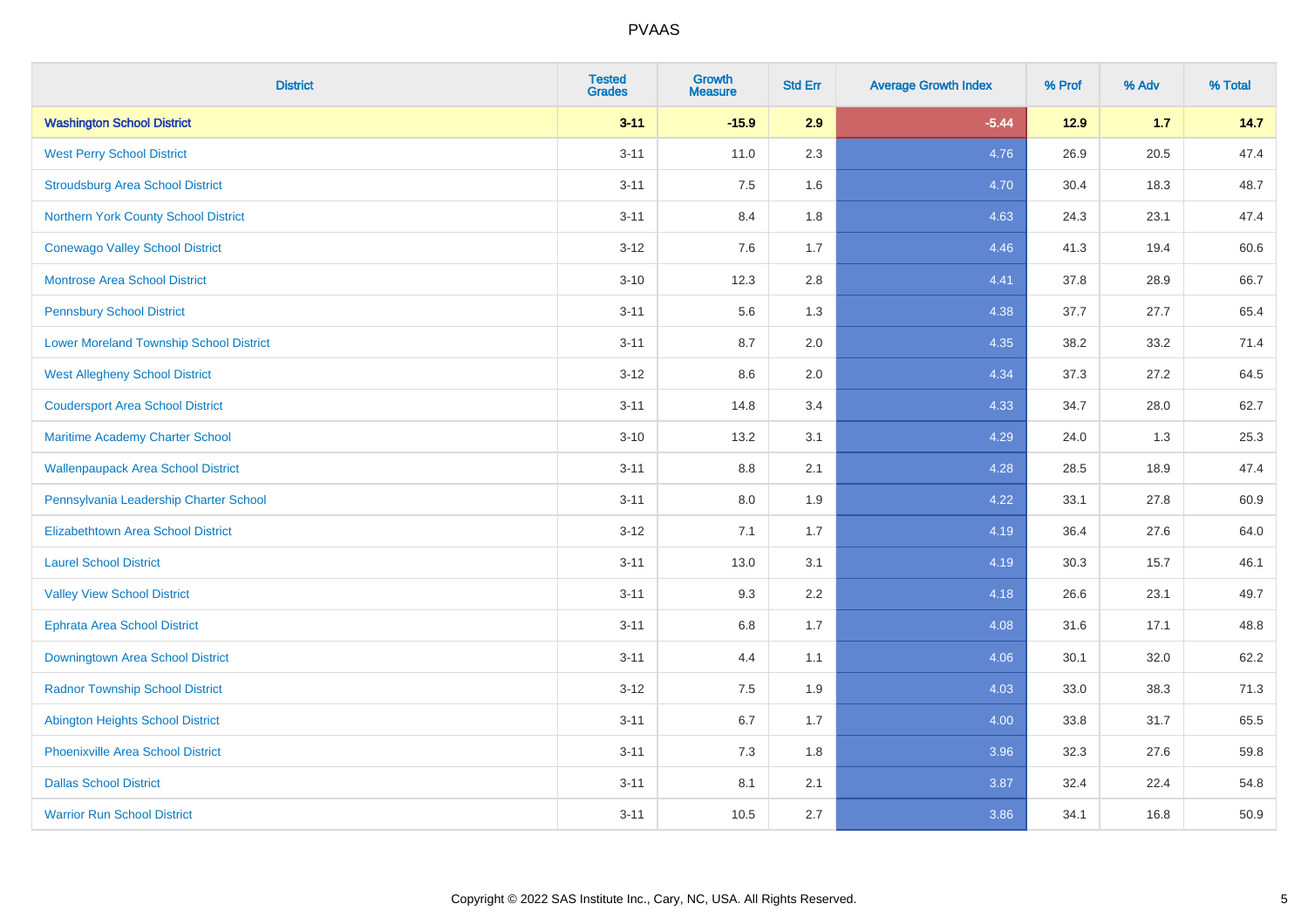| <b>District</b>                            | <b>Tested</b><br><b>Grades</b> | Growth<br><b>Measure</b> | <b>Std Err</b> | <b>Average Growth Index</b> | % Prof | % Adv   | % Total |
|--------------------------------------------|--------------------------------|--------------------------|----------------|-----------------------------|--------|---------|---------|
| <b>Washington School District</b>          | $3 - 11$                       | $-15.9$                  | 2.9            | $-5.44$                     | $12.9$ | 1.7     | 14.7    |
| <b>Hazleton Area School District</b>       | $3 - 11$                       | 6.0                      | 1.6            | 3.85                        | 20.5   | 9.0     | 29.5    |
| <b>Juniata County School District</b>      | $3 - 12$                       | 7.7                      | 2.0            | 3.81                        | 22.9   | 18.9    | 41.8    |
| <b>Hampton Township School District</b>    | $3 - 11$                       | 7.4                      | 2.0            | 3.79                        | 37.9   | 39.2    | 77.0    |
| <b>Dover Area School District</b>          | $3 - 12$                       | 7.1                      | 1.9            | 3.78                        | 33.0   | 18.7    | 51.7    |
| <b>Spring Cove School District</b>         | $3 - 11$                       | 9.1                      | 2.4            | 3.77                        | 31.8   | 25.4    | 57.1    |
| <b>Reading School District</b>             | $3 - 11$                       | 4.3                      | 1.2            | 3.71                        | 16.8   | $6.0\,$ | 22.8    |
| <b>William Penn School District</b>        | $3 - 12$                       | 7.0                      | 1.9            | 3.61                        | 14.0   | 7.2     | 21.3    |
| <b>Tredyffrin-Easttown School District</b> | $3 - 10$                       | 8.7                      | 2.4            | 3.57                        | 35.2   | 35.8    | 71.0    |
| Oil City Area School District              | $3 - 11$                       | 8.6                      | 2.4            | 3.56                        | 29.1   | 13.1    | 42.2    |
| <b>York Suburban School District</b>       | $3 - 11$                       | 7.4                      | 2.1            | 3.55                        | 24.9   | 31.2    | 56.1    |
| <b>North Pocono School District</b>        | $3 - 11$                       | 13.1                     | 3.7            | 3.54                        | 31.4   | 33.3    | 64.7    |
| <b>Mars Area School District</b>           | $3 - 10$                       | 6.6                      | 1.9            | 3.45                        | 36.7   | 32.4    | 69.1    |
| <b>Fairview School District</b>            | $3 - 11$                       | 8.3                      | 2.4            | 3.43                        | 41.9   | 34.9    | 76.7    |
| <b>Wilmington Area School District</b>     | $3 - 11$                       | 11.1                     | 3.3            | 3.37                        | 29.8   | 26.2    | 56.0    |
| <b>Conrad Weiser Area School District</b>  | $3 - 11$                       | 7.1                      | 2.1            | 3.34                        | 28.2   | 14.4    | 42.6    |
| <b>Bellefonte Area School District</b>     | $3 - 11$                       | 6.7                      | 2.0            | 3.34                        | 28.8   | 21.5    | 50.2    |
| <b>Kutztown Area School District</b>       | $3 - 12$                       | 9.3                      | 2.8            | 3.34                        | 38.5   | 14.6    | 53.2    |
| South Fayette Township School District     | $3 - 11$                       | 6.0                      | 1.8            | 3.33                        | 32.2   | 38.3    | 70.5    |
| <b>Steel Valley School District</b>        | $3 - 11$                       | 11.1                     | 3.3            | 3.33                        | 34.8   | 10.1    | 44.9    |
| <b>Upper Dauphin Area School District</b>  | $3 - 11$                       | 16.5                     | 5.1            | 3.26                        | 37.5   | 26.8    | 64.3    |
| <b>Penncrest School District</b>           | $3 - 11$                       | 6.0                      | 1.9            | 3.24                        | 31.1   | 16.9    | 48.0    |
| <b>Apollo-Ridge School District</b>        | $3 - 12$                       | 9.5                      | 3.0            | 3.23                        | 34.0   | 9.4     | 43.4    |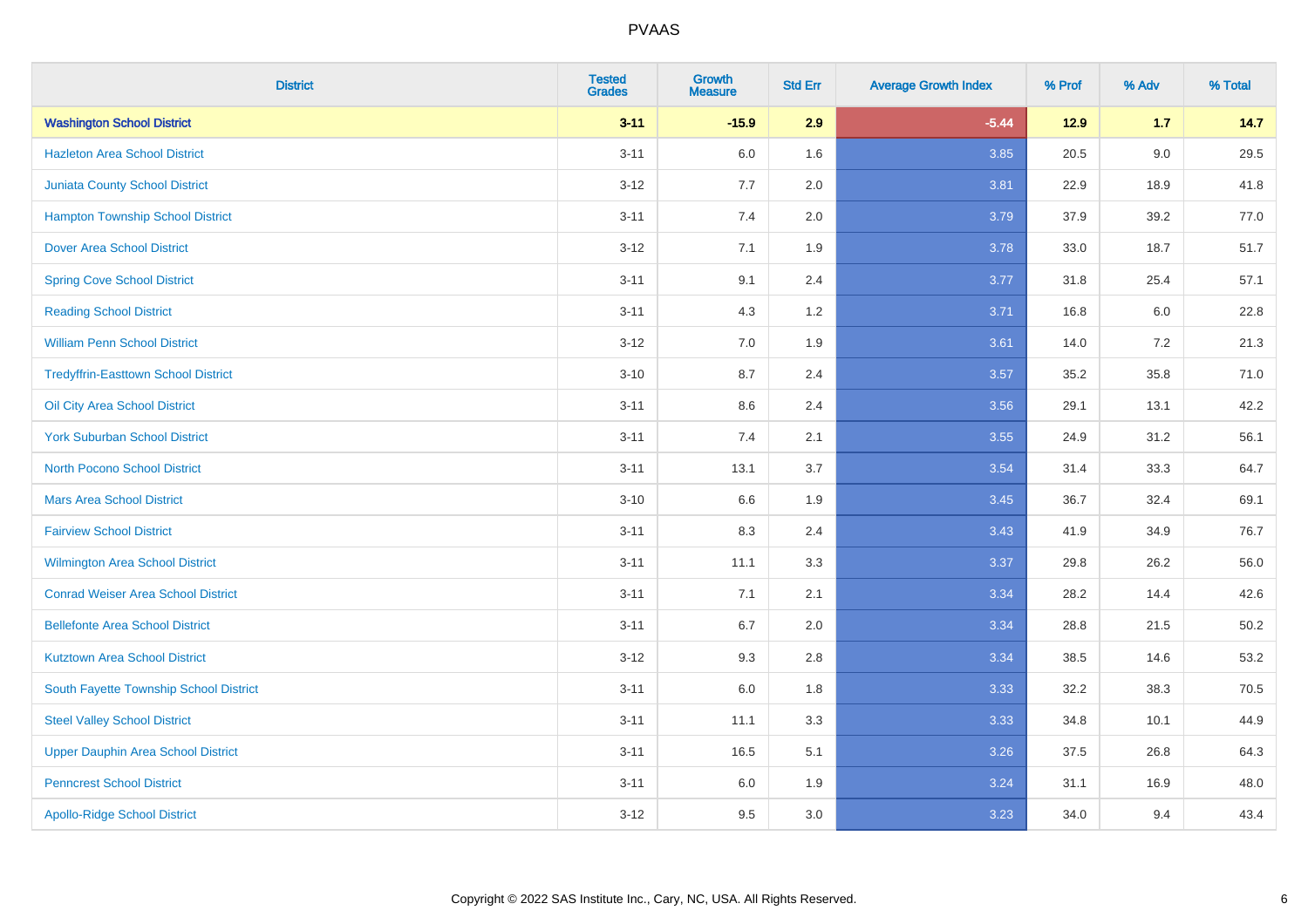| <b>District</b>                                    | <b>Tested</b><br><b>Grades</b> | Growth<br><b>Measure</b> | <b>Std Err</b> | <b>Average Growth Index</b> | % Prof | % Adv | % Total |
|----------------------------------------------------|--------------------------------|--------------------------|----------------|-----------------------------|--------|-------|---------|
| <b>Washington School District</b>                  | $3 - 11$                       | $-15.9$                  | 2.9            | $-5.44$                     | $12.9$ | 1.7   | 14.7    |
| <b>Avon Grove Charter School</b>                   | $3 - 11$                       | 9.8                      | 3.1            | 3.18                        | 32.4   | 26.0  | 58.4    |
| 21st Century Cyber Charter School                  | $6 - 12$                       | 6.6                      | 2.1            | 3.16                        | 29.0   | 21.8  | 50.8    |
| <b>Greenwood School District</b>                   | $3 - 11$                       | 11.3                     | 3.6            | 3.14                        | 31.2   | 32.8  | 63.9    |
| Capital Area School for the Arts Charter School    | $9 - 11$                       | 14.2                     | 4.5            | 3.13                        | 27.5   | 30.0  | 57.5    |
| <b>Kane Area School District</b>                   | $3 - 10$                       | 8.8                      | 2.9            | 3.07                        | 31.4   | 19.8  | 51.2    |
| <b>Upper Perkiomen School District</b>             | $3 - 11$                       | 5.7                      | 1.9            | 3.04                        | 25.4   | 19.9  | 45.4    |
| <b>Lower Dauphin School District</b>               | $3 - 11$                       | 5.3                      | 1.8            | 3.03                        | 30.6   | 26.8  | 57.5    |
| Allegheny-Clarion Valley School District           | $3 - 10$                       | 12.3                     | 4.1            | 3.03                        | 33.3   | 19.0  | 52.4    |
| <b>Line Mountain School District</b>               | $3 - 11$                       | 11.7                     | 3.9            | 3.01                        | 40.4   | 42.3  | 82.7    |
| <b>Bald Eagle Area School District</b>             | $3 - 11$                       | 7.6                      | 2.5            | 3.00                        | 31.6   | 15.6  | 47.3    |
| <b>Canton Area School District</b>                 | $3 - 11$                       | 8.4                      | 2.9            | 2.92                        | 13.8   | 23.0  | 36.8    |
| South Butler County School District                | $3 - 10$                       | 6.3                      | 2.2            | 2.80                        | 37.8   | 19.2  | 57.0    |
| <b>Great Valley School District</b>                | $3 - 11$                       | 5.4                      | 2.0            | 2.77                        | 33.8   | 33.5  | 67.3    |
| <b>Donegal School District</b>                     | $3 - 12$                       | 5.9                      | 2.2            | 2.72                        | 34.1   | 23.1  | 57.2    |
| <b>Tamaqua Area School District</b>                | $3 - 12$                       | 6.5                      | 2.4            | 2.72                        | 34.3   | 17.5  | 51.8    |
| <b>Crawford Central School District</b>            | $3 - 11$                       | 5.7                      | 2.1            | 2.71                        | 26.4   | 15.8  | 42.1    |
| Saint Marys Area School District                   | $3 - 11$                       | 6.0                      | 2.2            | 2.69                        | 35.4   | 18.3  | 53.7    |
| <b>Bedford Area School District</b>                | $3 - 11$                       | 6.4                      | 2.4            | 2.68                        | 31.0   | 20.6  | 51.6    |
| <b>Commonwealth Charter Academy Charter School</b> | $3 - 10$                       | 4.2                      | 1.6            | 2.68                        | 27.0   | 15.6  | 42.5    |
| <b>Palisades School District</b>                   | $3 - 11$                       | 7.7                      | 2.9            | 2.66                        | 27.8   | 20.3  | 48.1    |
| Northern Tioga School District                     | $3 - 12$                       | 6.8                      | 2.6            | 2.64                        | 25.0   | 16.9  | 41.9    |
| <b>Homer-Center School District</b>                | $3 - 11$                       | 8.8                      | 3.5            | 2.53                        | 38.0   | 17.7  | 55.8    |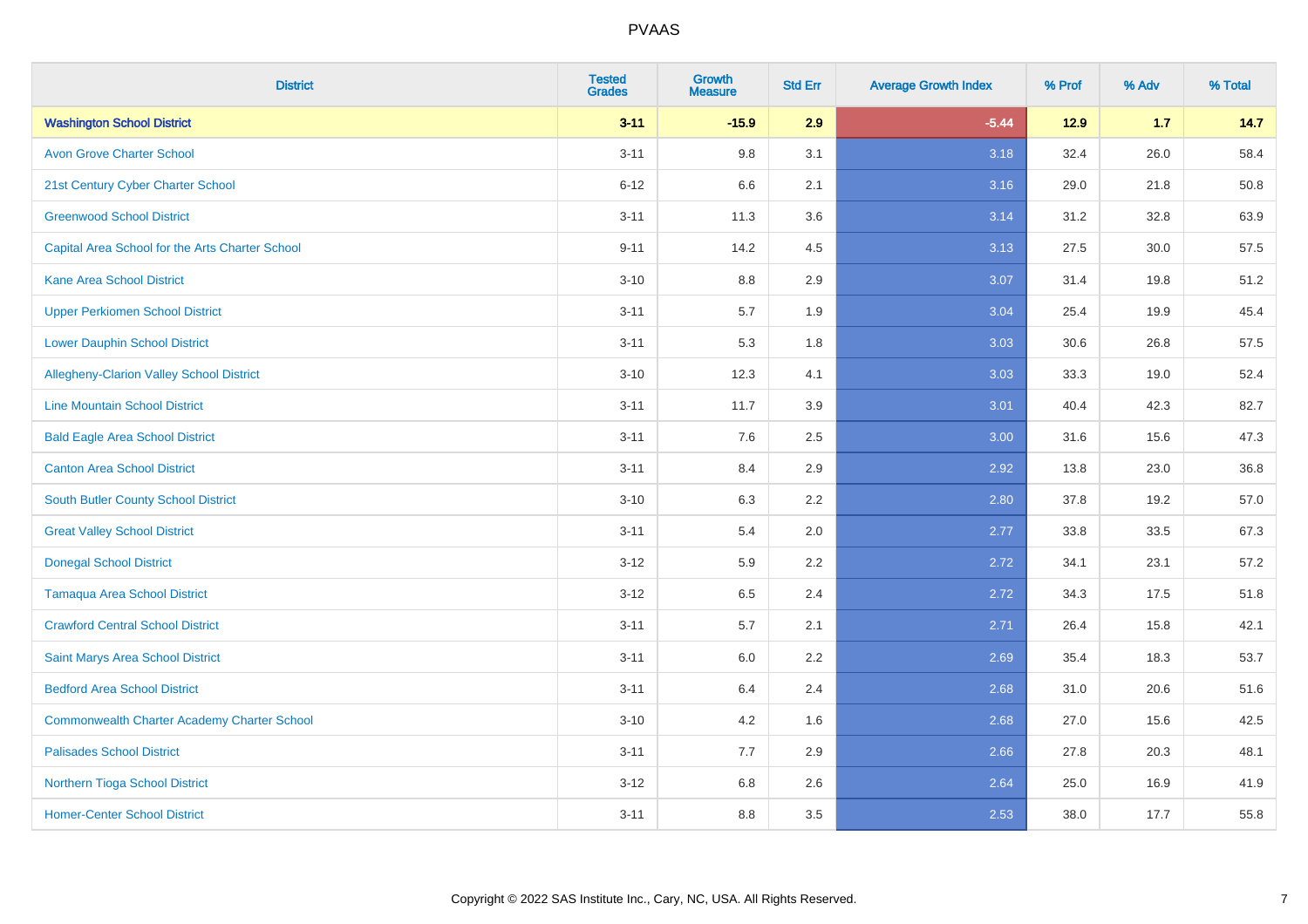| <b>District</b>                                | <b>Tested</b><br><b>Grades</b> | <b>Growth</b><br><b>Measure</b> | <b>Std Err</b> | <b>Average Growth Index</b> | % Prof | % Adv | % Total |
|------------------------------------------------|--------------------------------|---------------------------------|----------------|-----------------------------|--------|-------|---------|
| <b>Washington School District</b>              | $3 - 11$                       | $-15.9$                         | 2.9            | $-5.44$                     | $12.9$ | 1.7   | 14.7    |
| Northern Lehigh School District                | $3 - 12$                       | 6.1                             | 2.5            | 2.42                        | 21.4   | 18.0  | 39.3    |
| <b>Bentworth School District</b>               | $3 - 11$                       | 7.0                             | 3.0            | 2.36                        | 26.6   | 17.0  | 43.6    |
| <b>Red Lion Area School District</b>           | $3 - 11$                       | 4.5                             | 1.9            | 2.31                        | 32.3   | 21.5  | 53.8    |
| Huntingdon Area School District                | $3 - 11$                       | 5.8                             | 2.6            | 2.28                        | 27.8   | 17.4  | 45.2    |
| <b>Brandywine Heights Area School District</b> | $3 - 11$                       | 5.8                             | 2.6            | 2.27                        | 27.7   | 28.6  | 56.2    |
| East Pennsboro Area School District            | $3 - 11$                       | 4.8                             | 2.1            | 2.26                        | 36.8   | 16.9  | 53.7    |
| <b>Wallingford-Swarthmore School District</b>  | $3 - 10$                       | 5.0                             | 2.2            | 2.25                        | 33.3   | 37.1  | 70.4    |
| <b>Glendale School District</b>                | $3 - 10$                       | 7.9                             | 3.5            | 2.25                        | 42.6   | 9.3   | 51.8    |
| <b>Blue Ridge School District</b>              | $3 - 11$                       | 8.3                             | 3.7            | 2.24                        | 29.6   | 9.3   | 38.9    |
| <b>Mastery Charter School - Hardy Williams</b> | $3 - 11$                       | 6.6                             | 3.0            | 2.21                        | 24.7   | 1.2   | 25.9    |
| <b>Brookville Area School District</b>         | $3 - 11$                       | $6.8\,$                         | 3.1            | 2.19                        | 46.1   | 14.6  | 60.7    |
| <b>Mckeesport Area School District</b>         | $3 - 12$                       | 4.6                             | 2.2            | 2.14                        | 21.1   | 4.4   | 25.5    |
| <b>Muncy School District</b>                   | $3 - 11$                       | 6.9                             | 3.3            | 2.12                        | 37.6   | 18.8  | 56.4    |
| Northeastern York School District              | $3 - 11$                       | $3.8\,$                         | 1.8            | 2.11                        | 32.7   | 21.0  | 53.7    |
| Northampton Area School District               | $3 - 11$                       | 3.2                             | 1.5            | 2.05                        | 29.8   | 17.9  | 47.7    |
| <b>Keystone Central School District</b>        | $3 - 11$                       | 3.6                             | 1.8            | 2.04                        | 27.1   | 14.6  | 41.8    |
| <b>Benton Area School District</b>             | $3 - 10$                       | 8.1                             | 4.0            | 2.01                        | 35.7   | 28.6  | 64.3    |
| Pennsylvania Distance Learning Charter School  | $3 - 12$                       | 6.8                             | 3.4            | 1.99                        | 19.8   | 6.2   | 25.9    |
| <b>South Middleton School District</b>         | $3 - 11$                       | 4.4                             | 2.2            | 1.95                        | 31.1   | 16.4  | 47.5    |
| <b>Oswayo Valley School District</b>           | $3-12$                         | 9.9                             | 5.1            | 1.93                        | 26.5   | 44.1  | 70.6    |
| <b>Spring Grove Area School District</b>       | $3 - 11$                       | 3.9                             | 2.0            | 1.90                        | 30.0   | 23.0  | 53.0    |
| <b>Eastern Lebanon County School District</b>  | $3 - 11$                       | 4.0                             | 2.1            | 1.89                        | 23.5   | 11.5  | 35.0    |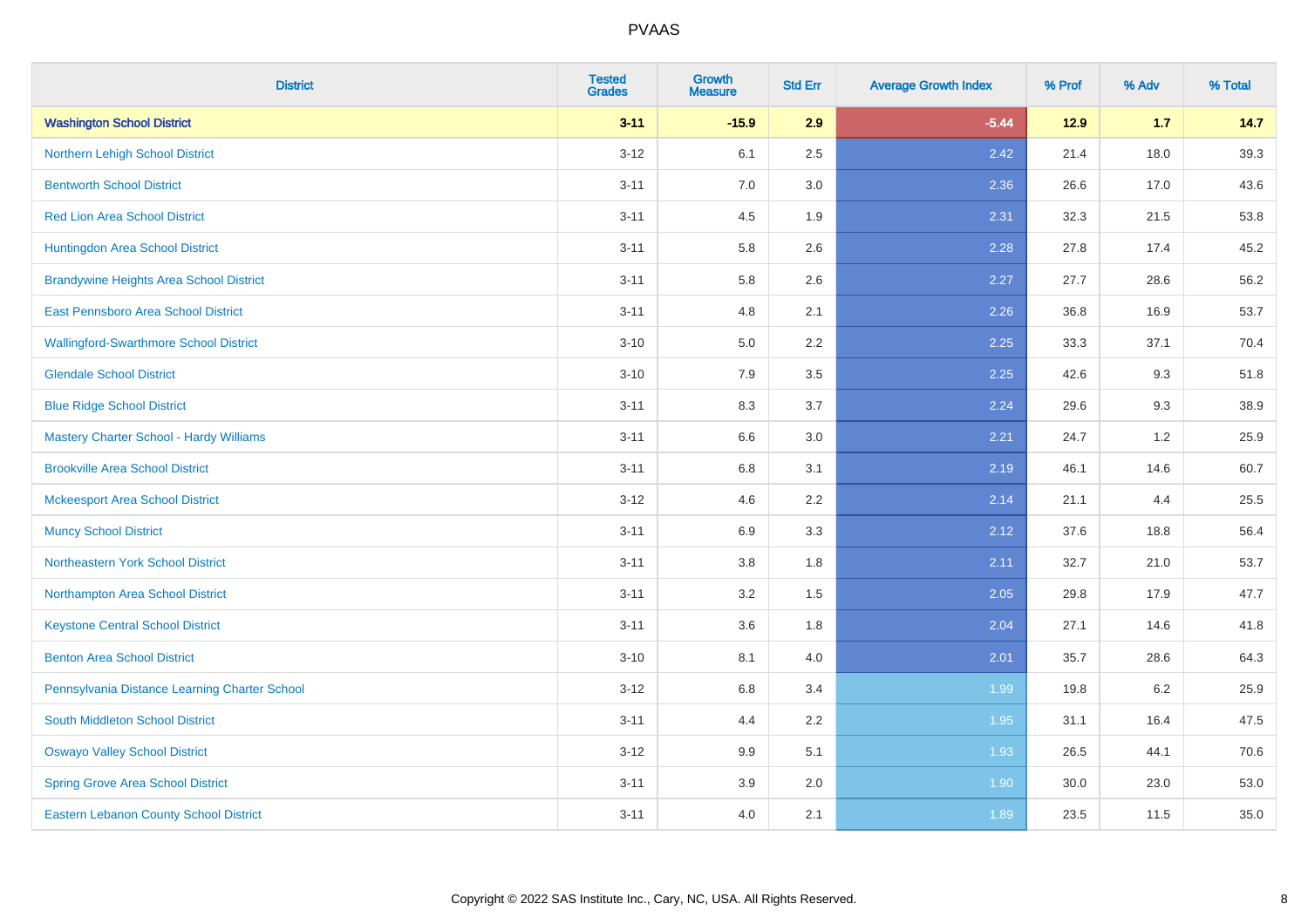| <b>District</b>                             | <b>Tested</b><br><b>Grades</b> | Growth<br><b>Measure</b> | <b>Std Err</b> | <b>Average Growth Index</b> | % Prof | % Adv | % Total |
|---------------------------------------------|--------------------------------|--------------------------|----------------|-----------------------------|--------|-------|---------|
| <b>Washington School District</b>           | $3 - 11$                       | $-15.9$                  | 2.9            | $-5.44$                     | $12.9$ | 1.7   | 14.7    |
| <b>United School District</b>               | $3 - 11$                       | 6.3                      | 3.3            | 1.89                        | 38.8   | 16.3  | 55.0    |
| <b>Perkiomen Valley School District</b>     | $3 - 11$                       | 2.7                      | 1.5            | 1.83                        | 35.0   | 25.3  | 60.3    |
| <b>Central Valley School District</b>       | $3 - 10$                       | 4.7                      | 2.6            | 1.83                        | 37.8   | 18.5  | 56.3    |
| <b>Sayre Area School District</b>           | $3 - 11$                       | 5.8                      | 3.2            | 1.81                        | 30.3   | 21.0  | 51.3    |
| Leechburg Area School District              | $3 - 11$                       | 7.0                      | 3.9            | 1.79                        | 37.7   | 4.9   | 42.6    |
| Mt Lebanon School District                  | $3 - 11$                       | 2.4                      | 1.3            | 1.79                        | 39.3   | 37.4  | 76.8    |
| <b>Wyalusing Area School District</b>       | $3 - 12$                       | 5.7                      | 3.2            | 1.78                        | 38.6   | 12.9  | 51.4    |
| <b>Multicultural Academy Charter School</b> | $9 - 11$                       | 6.0                      | 3.4            | 1.77                        | 12.3   | 0.0   | 12.3    |
| <b>Port Allegany School District</b>        | $3 - 11$                       | $6.5\,$                  | 3.7            | 1.74                        | 26.4   | 11.3  | 37.7    |
| <b>Penn-Trafford School District</b>        | $3 - 11$                       | 2.9                      | 1.8            | 1.68                        | 46.3   | 26.2  | 72.5    |
| <b>West Shore School District</b>           | $3 - 12$                       | 2.2                      | 1.3            | 1.68                        | 31.8   | 15.2  | 47.1    |
| <b>Waynesboro Area School District</b>      | $3 - 12$                       | 3.0                      | 1.8            | 1.67                        | 26.0   | 23.5  | 49.5    |
| Dr Robert Ketterer Charter School Inc       | $6 - 12$                       | 7.1                      | 4.3            | 1.66                        | 7.3    | 1.7   | 9.0     |
| <b>Halifax Area School District</b>         | $3 - 11$                       | 5.8                      | 3.5            | 1.64                        | 32.1   | 18.9  | 50.9    |
| <b>Salisbury Township School District</b>   | $3 - 11$                       | 5.8                      | 3.6            | 1.62                        | 24.4   | 12.6  | 37.0    |
| <b>Fort Leboeuf School District</b>         | $3 - 11$                       | 3.5                      | 2.2            | 1.58                        | 32.0   | 16.8  | 48.8    |
| <b>Gateway School District</b>              | $3 - 11$                       | 3.1                      | 2.0            | 1.55                        | 35.7   | 18.5  | 54.2    |
| <b>Smethport Area School District</b>       | $3 - 12$                       | 5.8                      | 3.8            | $1.52$                      | 24.6   | 20.0  | 44.6    |
| <b>Northern Potter School District</b>      | $3 - 12$                       | 6.8                      | 4.6            | 1.48                        | 30.6   | 11.1  | 41.7    |
| South Western School District               | $3 - 12$                       | 2.5                      | 1.7            | 1.48                        | 36.2   | 19.7  | 55.9    |
| Susquehanna Township School District        | $3 - 12$                       | 3.9                      | 2.7            | 1.45                        | 19.0   | 13.1  | 32.0    |
| <b>Conestoga Valley School District</b>     | $3 - 11$                       | 2.4                      | 1.7            | 1.43                        | 35.0   | 23.5  | 58.5    |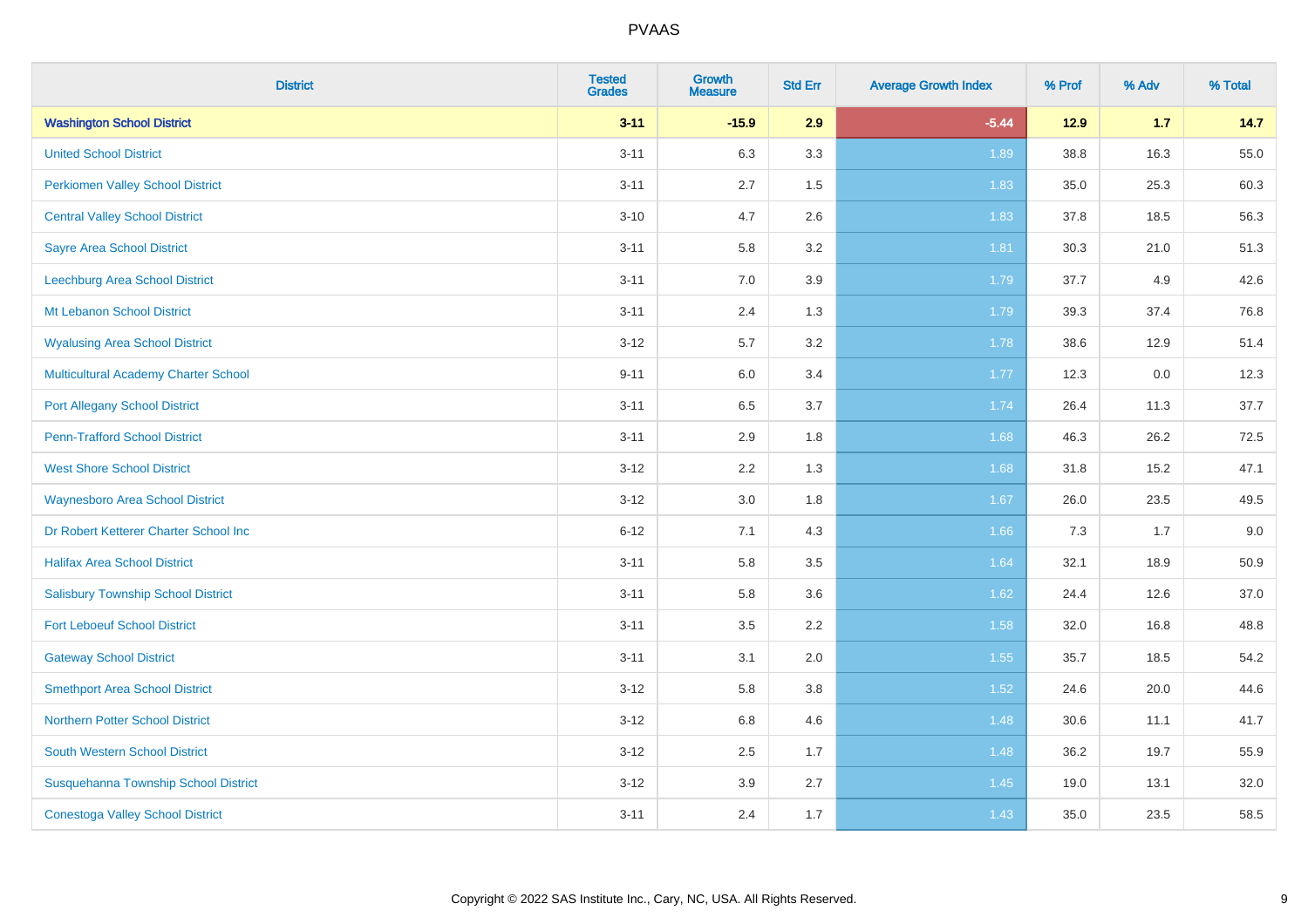| <b>District</b>                                | <b>Tested</b><br><b>Grades</b> | Growth<br><b>Measure</b> | <b>Std Err</b> | <b>Average Growth Index</b> | % Prof | % Adv | % Total |
|------------------------------------------------|--------------------------------|--------------------------|----------------|-----------------------------|--------|-------|---------|
| <b>Washington School District</b>              | $3 - 11$                       | $-15.9$                  | 2.9            | $-5.44$                     | $12.9$ | 1.7   | 14.7    |
| <b>Midd-West School District</b>               | $3 - 11$                       | 3.6                      | 2.6            | 1.42                        | 28.6   | 25.0  | 53.6    |
| <b>Western Wayne School District</b>           | $3 - 11$                       | 3.6                      | 2.6            | 1.39                        | 30.8   | 16.2  | 47.0    |
| <b>Conemaugh Township Area School District</b> | $3 - 12$                       | 4.8                      | 3.5            | 1.39                        | 30.9   | 27.8  | 58.8    |
| <b>Mastery Charter School - Thomas Campus</b>  | $3 - 10$                       | 7.9                      | 5.7            | 1.39                        | 12.5   | 0.0   | 12.5    |
| <b>Chestnut Ridge School District</b>          | $3 - 12$                       | 4.0                      | 2.9            | 1.38                        | 33.2   | 11.0  | 44.2    |
| Philipsburg-Osceola Area School District       | $3 - 11$                       | 4.1                      | 3.0            | 1.37                        | 22.5   | 16.2  | 38.8    |
| <b>Keystone School District</b>                | $3 - 11$                       | 7.8                      | 5.7            | 1.37                        | 35.0   | 45.0  | 80.0    |
| <b>Ringgold School District</b>                | $3 - 11$                       | 2.9                      | 2.2            | 1.32                        | 23.8   | 13.3  | 37.1    |
| Pennsylvania Virtual Charter School            | $3 - 11$                       | 4.4                      | 3.4            | 1.31                        | 29.8   | 21.2  | 51.0    |
| <b>Purchase Line School District</b>           | $3 - 12$                       | 4.3                      | 3.3            | 1.30                        | 32.3   | 9.0   | 41.4    |
| Johnsonburg Area School District               | $3 - 11$                       | 5.0                      | 3.9            | 1.27                        | 35.5   | 11.8  | 47.4    |
| <b>Bloomsburg Area School District</b>         | $3 - 10$                       | 4.3                      | 3.4            | $1.26$                      | 36.5   | 20.6  | 57.1    |
| <b>Bellwood-Antis School District</b>          | $3 - 10$                       | 3.5                      | 2.8            | 1.24                        | 40.9   | 19.4  | 60.2    |
| <b>Upper Dublin School District</b>            | $3 - 12$                       | 2.1                      | 1.8            | 1.19                        | 34.7   | 30.0  | 64.7    |
| <b>Solanco School District</b>                 | $3 - 11$                       | 2.2                      | 1.8            | 1.18                        | 27.2   | 15.0  | 42.3    |
| <b>Newport School District</b>                 | $3 - 12$                       | $3.8\,$                  | 3.3            | 1.17                        | 38.8   | 10.4  | 49.2    |
| People For People Charter School               | $3 - 12$                       | 6.4                      | 5.6            | 1.15                        | 2.4    | 0.0   | 2.4     |
| Esperanza Cyber Charter School                 | $3 - 11$                       | 7.1                      | 6.1            | 1.15                        | 8.8    | 2.9   | 11.8    |
| <b>Southeast Delco School District</b>         | $3 - 10$                       | 3.9                      | 3.5            | 1.12                        | 18.6   | 3.4   | 22.0    |
| <b>Athens Area School District</b>             | $3 - 11$                       | 2.6                      | 2.3            | 1.11                        | 34.9   | 12.3  | 47.3    |
| <b>Haverford Township School District</b>      | $3 - 11$                       | 1.4                      | 1.4            | 1.05                        | 36.7   | 26.3  | 63.0    |
| <b>Bermudian Springs School District</b>       | $3 - 11$                       | 2.5                      | 2.4            | 1.05                        | 31.8   | 23.5  | 55.3    |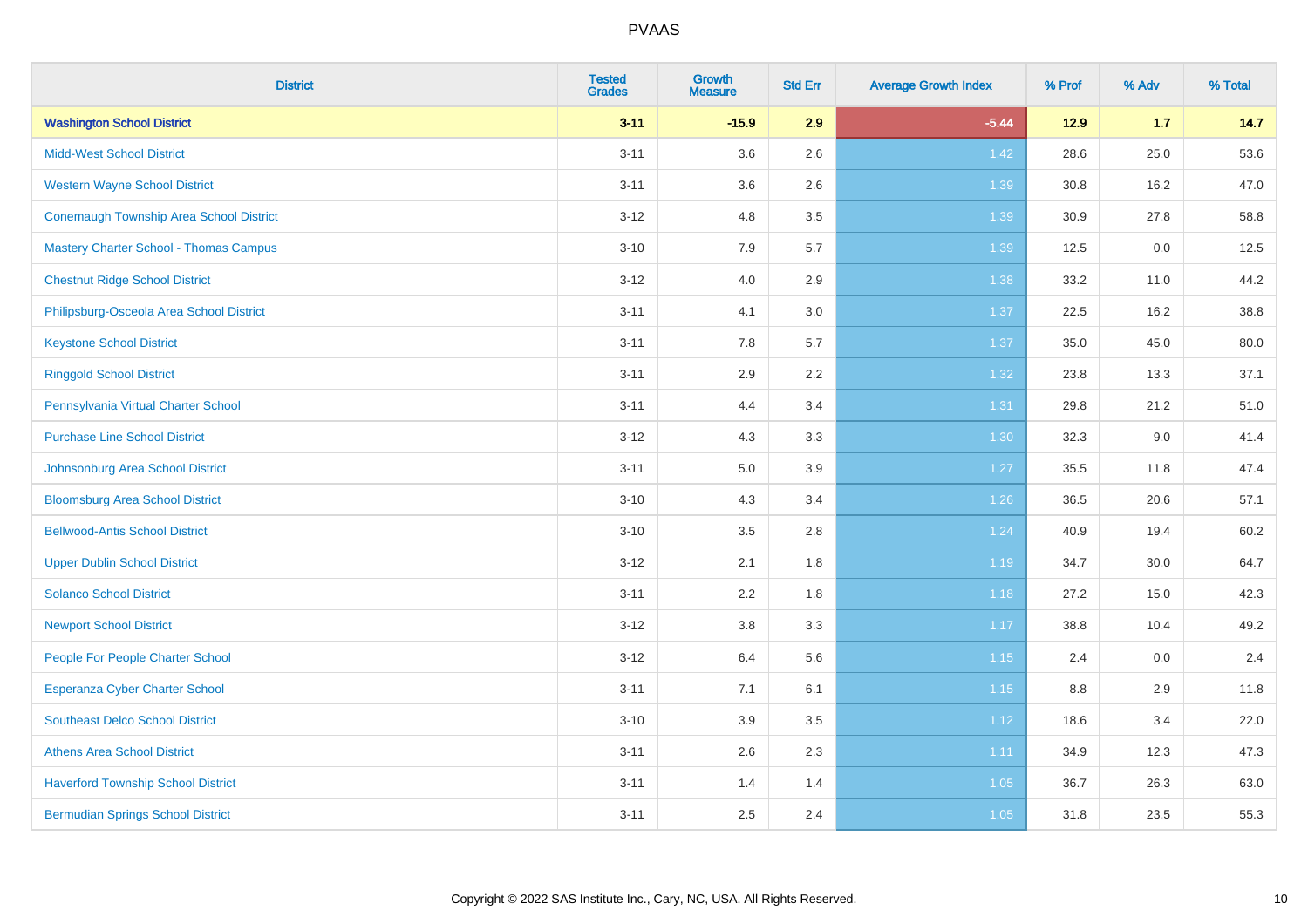| <b>District</b>                                 | <b>Tested</b><br><b>Grades</b> | <b>Growth</b><br><b>Measure</b> | <b>Std Err</b> | <b>Average Growth Index</b> | % Prof | % Adv   | % Total |
|-------------------------------------------------|--------------------------------|---------------------------------|----------------|-----------------------------|--------|---------|---------|
| <b>Washington School District</b>               | $3 - 11$                       | $-15.9$                         | 2.9            | $-5.44$                     | $12.9$ | 1.7     | 14.7    |
| <b>Sharpsville Area School District</b>         | $3 - 11$                       | 3.8                             | 3.7            | 1.04                        | 41.1   | 23.2    | 64.3    |
| <b>Brownsville Area School District</b>         | $3 - 12$                       | 3.9                             | 3.8            | 1.04                        | 22.0   | 8.5     | 30.5    |
| Esperanza Academy Charter School                | $4 - 11$                       | 2.1                             | 2.1            | 1.01                        | 14.2   | $3.6\,$ | 17.8    |
| <b>Galeton Area School District</b>             | $3 - 11$                       | 5.4                             | 5.4            | 1.01                        | 33.3   | 22.2    | 55.6    |
| West Jefferson Hills School District            | $3 - 11$                       | 1.9                             | 1.9            | 0.99                        | 34.8   | 27.3    | 62.1    |
| <b>Centennial School District</b>               | $3 - 10$                       | 1.5                             | 1.5            | 0.98                        | 23.6   | 12.4    | 36.0    |
| <b>Eastern Lancaster County School District</b> | $3 - 12$                       | 2.9                             | 3.2            | 0.91                        | 35.2   | 36.4    | 71.6    |
| <b>Pottstown School District</b>                | $3 - 12$                       | 2.0                             | 2.2            | 0.88                        | 19.4   | 6.2     | 25.6    |
| Hope For Hyndman Charter School                 | $3 - 11$                       | 5.1                             | 5.8            | 0.88                        | 14.3   | 7.1     | 21.4    |
| <b>Clarion Area School District</b>             | $3 - 11$                       | 3.2                             | 3.7            | 0.88                        | 31.7   | 13.3    | 45.0    |
| Aspira Bilingual Cyber Charter School           | $3 - 11$                       | 5.1                             | 5.8            | 0.87                        | 4.8    | 0.0     | 4.8     |
| <b>Blackhawk School District</b>                | $3 - 11$                       | 2.0                             | 2.3            | 0.87                        | 34.6   | 20.7    | 55.3    |
| <b>Moon Area School District</b>                | $3 - 11$                       | 1.5                             | 1.8            | 0.86                        | 34.5   | 25.5    | 60.0    |
| North Clarion County School District            | $3 - 12$                       | 3.4                             | 4.1            | 0.83                        | 45.0   | 18.8    | 63.8    |
| <b>Penn-Delco School District</b>               | $3 - 11$                       | 1.3                             | 1.8            | 0.75                        | 26.5   | 12.6    | 39.1    |
| <b>School Lane Charter School</b>               | $3 - 11$                       | 2.6                             | 3.6            | 0.72                        | 23.1   | 18.7    | 41.8    |
| <b>Lewisburg Area School District</b>           | $3 - 11$                       | 1.7                             | 2.4            | 0.72                        | 35.9   | 35.9    | 71.8    |
| <b>Forest Hills School District</b>             | $3 - 11$                       | 1.8                             | 2.5            | 0.71                        | 28.8   | 10.3    | 39.1    |
| <b>Tunkhannock Area School District</b>         | $3 - 11$                       | 1.4                             | 2.0            | 0.71                        | 29.8   | 18.1    | 47.9    |
| <b>Mercer Area School District</b>              | $3 - 11$                       | 2.2                             | 3.1            | 0.70                        | 24.4   | 11.8    | 36.2    |
| <b>Springfield School District</b>              | $3 - 11$                       | 1.2                             | 1.7            | 0.69                        | 31.8   | 25.2    | 56.9    |
| <b>Williams Valley School District</b>          | $3 - 11$                       | 2.6                             | 3.7            | 0.69                        | 17.0   | 5.1     | 22.0    |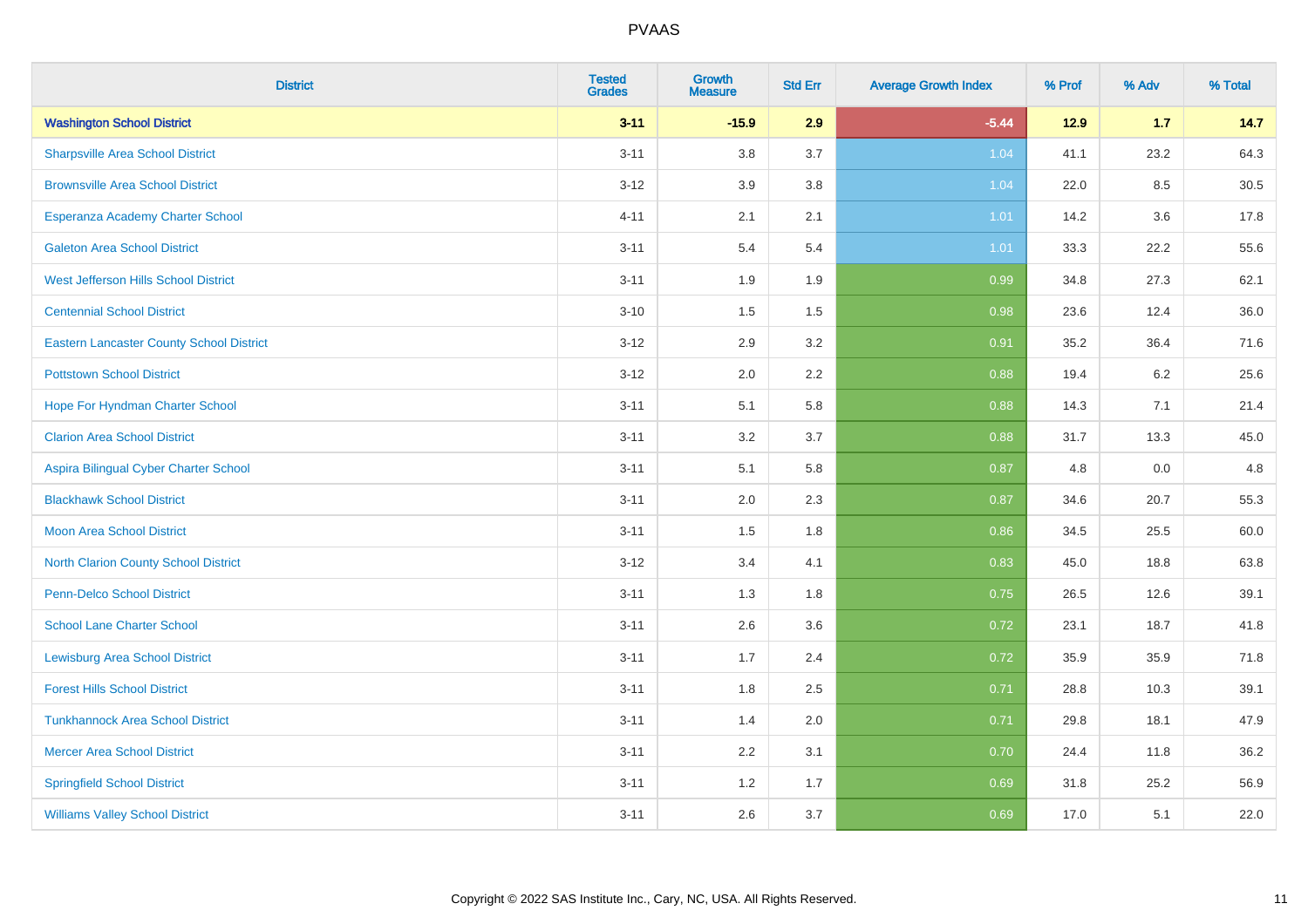| <b>District</b>                                    | <b>Tested</b><br><b>Grades</b> | <b>Growth</b><br><b>Measure</b> | <b>Std Err</b> | <b>Average Growth Index</b> | % Prof | % Adv | % Total |
|----------------------------------------------------|--------------------------------|---------------------------------|----------------|-----------------------------|--------|-------|---------|
| <b>Washington School District</b>                  | $3 - 11$                       | $-15.9$                         | 2.9            | $-5.44$                     | $12.9$ | 1.7   | 14.7    |
| <b>Union School District</b>                       | $3 - 12$                       | 2.5                             | 3.7            | 0.69                        | 17.9   | 10.4  | 28.4    |
| <b>Mastery Charter School - Pickett Campus</b>     | $6 - 10$                       | 2.7                             | 4.2            | 0.65                        | 20.6   | 0.0   | 20.6    |
| <b>Belmont Charter School</b>                      | $3 - 10$                       | 2.2                             | 3.4            | 0.64                        | 5.3    | 1.8   | $7.0\,$ |
| <b>Bensalem Township School District</b>           | $3 - 11$                       | 1.0                             | 1.6            | 0.63                        | 24.3   | 10.7  | 34.9    |
| <b>Bethlehem-Center School District</b>            | $3 - 10$                       | 2.1                             | 3.5            | 0.59                        | 32.3   | 4.6   | 36.9    |
| <b>Sullivan County School District</b>             | $3 - 10$                       | 2.5                             | 4.3            | 0.58                        | 43.6   | 7.7   | 51.3    |
| <b>Abington School District</b>                    | $3 - 10$                       | 0.9                             | 1.6            | 0.57                        | 29.7   | 28.7  | 58.4    |
| <b>Oley Valley School District</b>                 | $3 - 11$                       | 1.4                             | 2.4            | 0.56                        | 37.4   | 23.9  | 61.4    |
| <b>Upper Moreland Township School District</b>     | $3 - 11$                       | 1.1                             | 2.0            | 0.56                        | 24.8   | 26.6  | 51.3    |
| <b>Seneca Valley School District</b>               | $3 - 11$                       | 0.8                             | 1.4            | 0.54                        | 40.6   | 25.2  | 65.8    |
| Shenango Area School District                      | $3 - 11$                       | 1.7                             | 3.2            | 0.52                        | 41.4   | 13.8  | 55.3    |
| Juniata Valley School District                     | $3 - 11$                       | 1.6                             | 3.2            | 0.51                        | 23.1   | 9.4   | 32.5    |
| Daniel Boone Area School District                  | $3 - 12$                       | 0.9                             | 1.9            | 0.46                        | 28.9   | 22.0  | 51.0    |
| <b>Annville-Cleona School District</b>             | $3 - 12$                       | 1.1                             | 2.4            | 0.45                        | 34.8   | 13.6  | 48.5    |
| <b>MaST Community Charter School II</b>            | $3 - 10$                       | 1.4                             | 3.0            | 0.45                        | 16.1   | 4.6   | 20.7    |
| Philadelphia Electrical & Tech Charter High School | $10 - 10$                      | 1.2                             | 2.6            | 0.45                        | 0.9    | 0.0   | 0.9     |
| <b>Brentwood Borough School District</b>           | $3 - 11$                       | 1.3                             | 3.0            | 0.44                        | 20.2   | 16.0  | 36.2    |
| <b>Austin Area School District</b>                 | $3 - 11$                       | 2.6                             | 6.0            | 0.43                        | 25.0   | 18.8  | 43.8    |
| <b>Reach Cyber Charter School</b>                  | $3 - 11$                       | 1.4                             | 3.6            | 0.40                        | 32.9   | 15.2  | 48.1    |
| Pennsylvania Cyber Charter School                  | $3 - 11$                       | 0.6                             | 1.5            | 0.37                        | 20.8   | 8.1   | 28.9    |
| <b>Upper Adams School District</b>                 | $3 - 11$                       | 0.9                             | 2.5            | 0.37                        | 33.0   | 17.0  | 50.0    |
| <b>Wattsburg Area School District</b>              | $3 - 11$                       | 1.0                             | 2.7            | 0.36                        | 20.4   | 12.4  | 32.7    |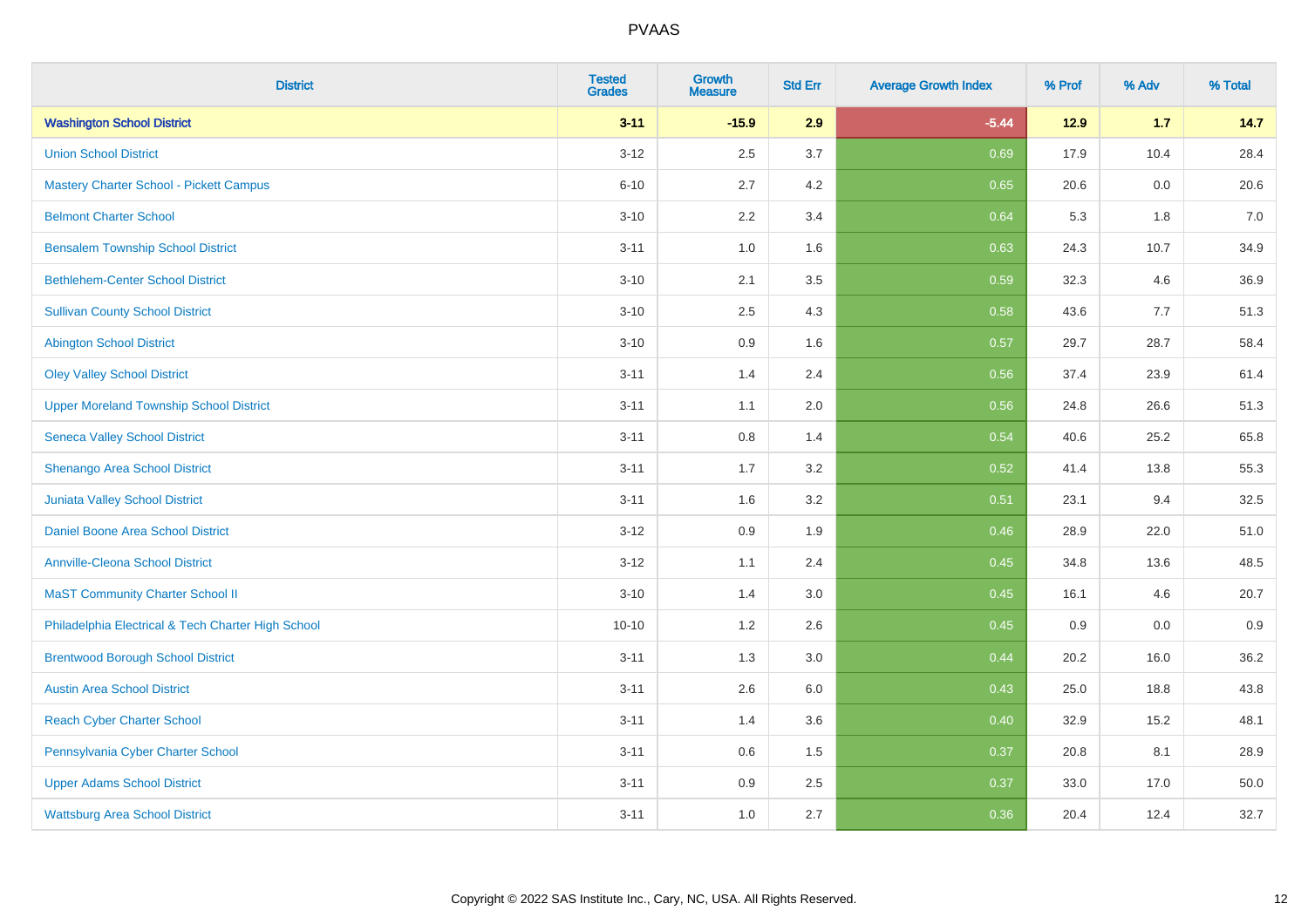| <b>District</b>                                  | <b>Tested</b><br><b>Grades</b> | <b>Growth</b><br><b>Measure</b> | <b>Std Err</b> | <b>Average Growth Index</b> | % Prof | % Adv   | % Total |
|--------------------------------------------------|--------------------------------|---------------------------------|----------------|-----------------------------|--------|---------|---------|
| <b>Washington School District</b>                | $3 - 11$                       | $-15.9$                         | 2.9            | $-5.44$                     | $12.9$ | 1.7     | 14.7    |
| <b>North Star School District</b>                | $3 - 11$                       | 1.1                             | 3.3            | 0.34                        | 26.2   | 20.0    | 46.2    |
| <b>Avella Area School District</b>               | $3-12$                         | 1.6                             | 4.7            | 0.34                        | 34.8   | $7.2\,$ | 42.0    |
| <b>Wilson School District</b>                    | $3 - 12$                       | 0.5                             | 1.5            | 0.32                        | 30.4   | 25.5    | 55.9    |
| <b>Hopewell Area School District</b>             | $3 - 11$                       | 0.8                             | 2.6            | 0.31                        | 34.5   | 12.4    | 46.9    |
| South Williamsport Area School District          | $3 - 10$                       | 0.9                             | 3.1            | 0.31                        | 38.4   | 11.6    | 50.0    |
| <b>New Foundations Charter School</b>            | $3 - 11$                       | 0.6                             | 2.2            | 0.29                        | 22.4   | 4.0     | 26.4    |
| <b>Jersey Shore Area School District</b>         | $3 - 11$                       | 0.7                             | 2.5            | 0.27                        | 39.3   | 13.6    | 52.9    |
| <b>Tech Freire Charter School</b>                | $9 - 11$                       | 0.7                             | 2.5            | 0.27                        | 3.6    | $0.0\,$ | 3.6     |
| <b>Marion Center Area School District</b>        | $3 - 10$                       | 0.8                             | 2.9            | 0.27                        | 23.3   | 11.1    | 34.4    |
| <b>Shippensburg Area School District</b>         | $3 - 11$                       | 0.5                             | 1.8            | 0.26                        | 23.5   | 22.8    | 46.3    |
| <b>Hamburg Area School District</b>              | $3 - 11$                       | 0.6                             | 2.4            | 0.25                        | 28.0   | 15.5    | 43.6    |
| <b>Ridley School District</b>                    | $3 - 12$                       | 0.3                             | 1.6            | 0.21                        | 32.0   | 10.7    | 42.6    |
| <b>Tulpehocken Area School District</b>          | $3-12$                         | 1.0                             | 4.9            | 0.20                        | 11.5   | 23.1    | 34.6    |
| <b>Tidioute Community Charter School</b>         | $3 - 11$                       | 0.8                             | 4.4            | 0.19                        | 18.1   | 6.9     | 25.0    |
| <b>Garnet Valley School District</b>             | $3 - 10$                       | 0.2                             | 1.7            | 0.13                        | 34.9   | 26.4    | 61.3    |
| <b>Central Columbia School District</b>          | $3-12$                         | 0.3                             | 2.3            | 0.12                        | 25.4   | 37.6    | 63.0    |
| Altoona Area School District                     | $3-12$                         | 0.1                             | 1.5            | 0.07                        | 29.0   | 13.8    | 42.8    |
| Community Academy Of Philadelphia Charter School | $3 - 11$                       | 0.1                             | 2.6            | 0.06                        | 9.7    | 2.6     | 12.4    |
| Penn Hills School District                       | $3 - 11$                       | 0.0                             | 2.4            | 0.02                        | 18.4   | 7.1     | 25.6    |
| Southern Tioga School District                   | $3 - 11$                       | $-0.1$                          | 2.8            | $-0.03$                     | 26.3   | 10.3    | 36.6    |
| <b>Warren County School District</b>             | $3 - 11$                       | $-0.1$                          | 1.6            | $-0.06$                     | 26.7   | 9.7     | 36.4    |
| <b>Northern Cambria School District</b>          | $3 - 11$                       | $-0.3$                          | 3.4            | $-0.09$                     | 26.5   | 1.2     | 27.7    |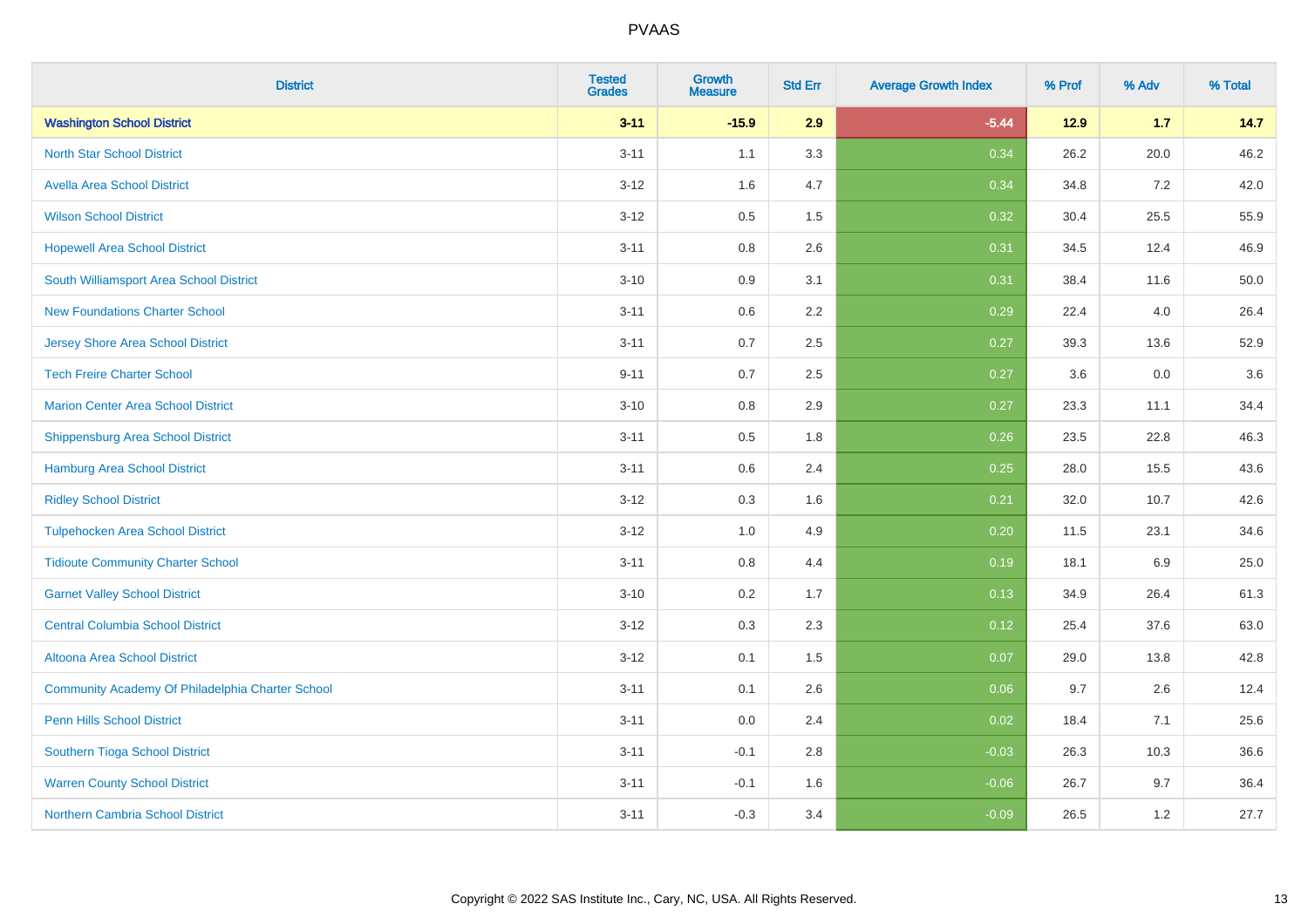| <b>District</b>                                   | <b>Tested</b><br><b>Grades</b> | Growth<br><b>Measure</b> | <b>Std Err</b> | <b>Average Growth Index</b> | % Prof | % Adv   | % Total  |
|---------------------------------------------------|--------------------------------|--------------------------|----------------|-----------------------------|--------|---------|----------|
| <b>Washington School District</b>                 | $3 - 11$                       | $-15.9$                  | 2.9            | $-5.44$                     | $12.9$ | $1.7$   | 14.7     |
| <b>Freeport Area School District</b>              | $3 - 10$                       | $-0.2$                   | 2.1            | $-0.10$                     | 37.4   | 29.8    | 67.2     |
| Lehigh Career & Technical Institute               | $10 - 12$                      | $-0.7$                   | 6.3            | $-0.11$                     | 36.4   | 4.6     | 40.9     |
| <b>Brockway Area School District</b>              | $3 - 11$                       | $-0.4$                   | 3.5            | $-0.11$                     | 41.2   | 13.8    | 55.0     |
| <b>Harrisburg City School District</b>            | $3 - 11$                       | $-0.2$                   | 2.0            | $-0.11$                     | 6.0    | 2.0     | 8.0      |
| <b>Wilson Area School District</b>                | $3 - 11$                       | $-0.3$                   | 2.4            | $-0.12$                     | 35.4   | 14.6    | 50.0     |
| <b>Fairfield Area School District</b>             | $3 - 11$                       | $-0.5$                   | 3.6            | $-0.13$                     | 43.9   | 6.1     | 50.0     |
| <b>Otto-Eldred School District</b>                | $3 - 11$                       | $-0.5$                   | 3.5            | $-0.13$                     | 35.8   | 10.5    | 46.3     |
| <b>Greencastle-Antrim School District</b>         | $3 - 11$                       | $-0.3$                   | 2.0            | $-0.14$                     | 30.9   | 22.2    | 53.1     |
| <b>Portage Area School District</b>               | $3 - 10$                       | $-0.5$                   | 3.3            | $-0.14$                     | 27.0   | 20.6    | 47.6     |
| <b>Central Greene School District</b>             | $3 - 11$                       | $-0.4$                   | 2.5            | $-0.15$                     | 27.8   | 14.8    | 42.6     |
| South Side Area School District                   | $3 - 11$                       | $-0.6$                   | 3.1            | $-0.19$                     | 24.0   | 28.0    | 52.0     |
| Jeannette City School District                    | $3 - 11$                       | $-0.7$                   | 3.4            | $-0.20$                     | 26.8   | 4.1     | $30.9\,$ |
| <b>Fort Cherry School District</b>                | $3 - 10$                       | $-0.7$                   | 3.1            | $-0.21$                     | 30.6   | 14.1    | 44.7     |
| <b>Claysburg-Kimmel School District</b>           | $3 - 11$                       | $-1.2$                   | 5.2            | $-0.22$                     | 5.0    | 0.0     | $5.0\,$  |
| <b>Blacklick Valley School District</b>           | $3 - 11$                       | $-0.9$                   | 3.9            | $-0.23$                     | 7.7    | 7.7     | 15.4     |
| <b>Evergreen Community Charter School</b>         | $6 - 11$                       | $-1.1$                   | 4.7            | $-0.23$                     | 34.6   | 26.9    | 61.5     |
| <b>Ferndale Area School District</b>              | $3 - 10$                       | $-1.1$                   | 4.1            | $-0.27$                     | 21.0   | 7.9     | 29.0     |
| Northern Lebanon School District                  | $3 - 11$                       | $-0.7$                   | 2.3            | $-0.29$                     | 18.8   | $6.8\,$ | 25.6     |
| <b>Cranberry Area School District</b>             | $3 - 12$                       | $-0.9$                   | 3.1            | $-0.29$                     | 25.5   | 9.7     | 35.2     |
| <b>Mastery Charter High School-Lenfest Campus</b> | $7 - 11$                       | $-1.8$                   | 5.8            | $-0.30$                     | 26.3   | 0.0     | 26.3     |
| South Allegheny School District                   | $3 - 11$                       | $-0.9$                   | 3.1            | $-0.30$                     | 23.8   | 2.5     | 26.2     |
| <b>Columbia Borough School District</b>           | $3 - 12$                       | $-1.1$                   | 3.6            | $-0.31$                     | 17.2   | 1.7     | 19.0     |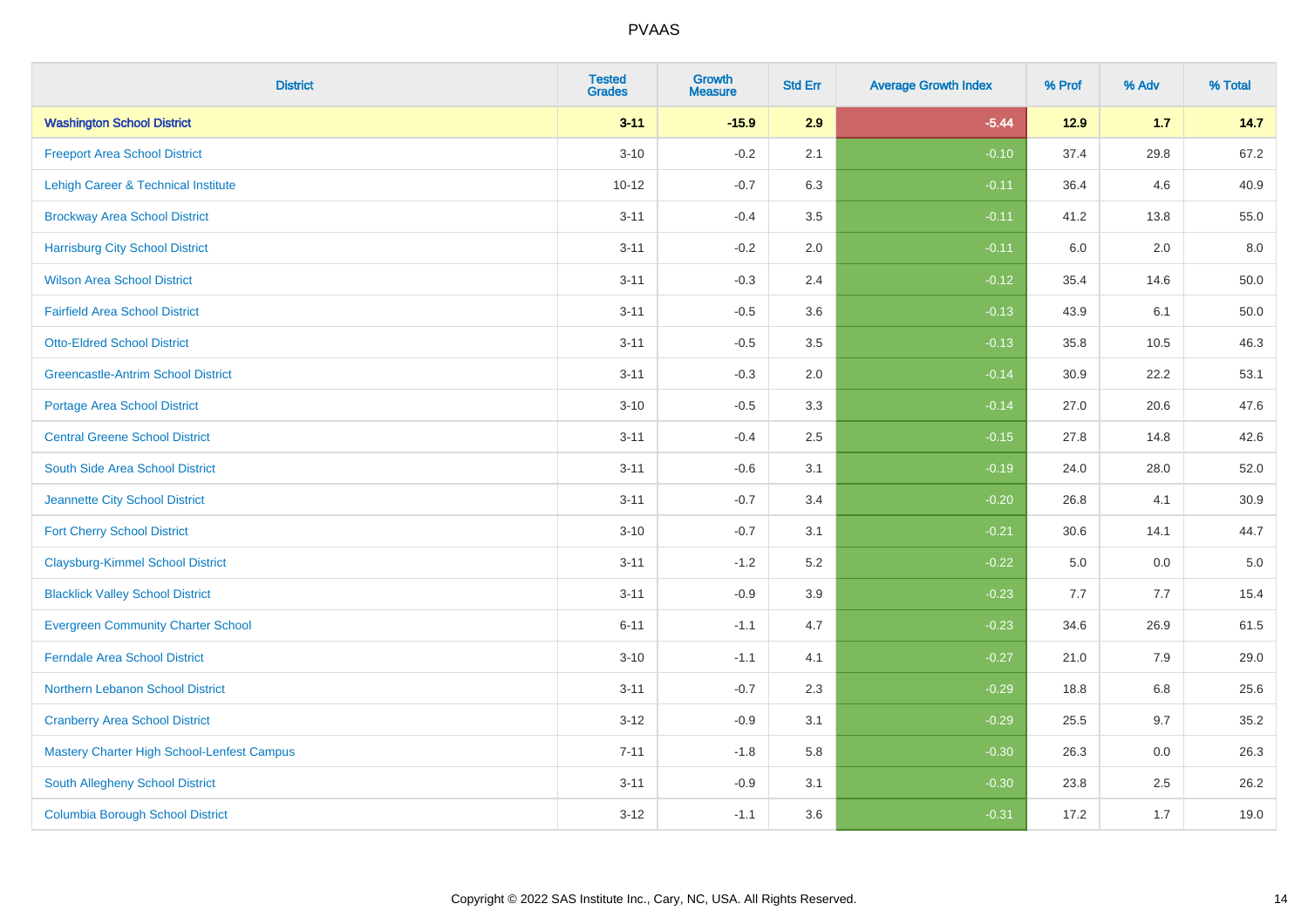| <b>District</b>                                         | <b>Tested</b><br><b>Grades</b> | Growth<br><b>Measure</b> | <b>Std Err</b> | <b>Average Growth Index</b> | % Prof | % Adv | % Total |
|---------------------------------------------------------|--------------------------------|--------------------------|----------------|-----------------------------|--------|-------|---------|
| <b>Washington School District</b>                       | $3 - 11$                       | $-15.9$                  | 2.9            | $-5.44$                     | $12.9$ | 1.7   | 14.7    |
| <b>Clairton City School District</b>                    | $3 - 11$                       | $-1.6$                   | 5.0            | $-0.32$                     | 3.8    | 0.5   | 4.4     |
| <b>Forest City Regional School District</b>             | $3 - 12$                       | $-1.2$                   | 3.6            | $-0.33$                     | 26.5   | 8.2   | 34.7    |
| <b>Palmerton Area School District</b>                   | $3 - 11$                       | $-0.9$                   | 2.7            | $-0.34$                     | 34.3   | 14.3  | 48.6    |
| <b>MaST Community Charter School</b>                    | $3 - 10$                       | $-0.9$                   | 2.5            | $-0.34$                     | 25.0   | 21.6  | 46.6    |
| <b>Clearfield Area School District</b>                  | $3 - 10$                       | $-1.3$                   | 3.7            | $-0.34$                     | 43.9   | 24.6  | 68.4    |
| <b>Everett Area School District</b>                     | $3 - 11$                       | $-1.1$                   | 3.1            | $-0.34$                     | 34.2   | 13.2  | 47.4    |
| <b>Pine Grove Area School District</b>                  | $3 - 11$                       | $-1.1$                   | 3.0            | $-0.36$                     | 29.5   | 14.3  | 43.8    |
| <b>Westmont Hilltop School District</b>                 | $3 - 11$                       | $-1.0$                   | 2.8            | $-0.36$                     | 33.3   | 14.7  | 48.0    |
| <b>Forest Area School District</b>                      | $3 - 11$                       | $-1.8$                   | 4.7            | $-0.37$                     | 18.9   | 15.1  | 34.0    |
| <b>Farrell Area School District</b>                     | $3 - 11$                       | $-1.9$                   | 4.2            | $-0.44$                     | 9.3    | 11.6  | 20.9    |
| <b>Burrell School District</b>                          | $3 - 11$                       | $-1.5$                   | 3.3            | $-0.44$                     | 27.8   | 17.7  | 45.6    |
| <b>Chichester School District</b>                       | $3 - 11$                       | $-1.8$                   | 4.2            | $-0.44$                     | 40.0   | 14.0  | 54.0    |
| <b>Schuylkill Valley School District</b>                | $3 - 11$                       | $-1.0$                   | 2.2            | $-0.47$                     | 29.8   | 20.2  | 50.0    |
| <b>Allegheny Valley School District</b>                 | $3 - 11$                       | $-1.9$                   | 3.9            | $-0.48$                     | 31.8   | 11.4  | 43.2    |
| <b>York Academy Regional Charter School</b>             | $3 - 11$                       | $-2.3$                   | 4.4            | $-0.52$                     | 23.5   | 2.0   | 25.5    |
| <b>Lakeview School District</b>                         | $3 - 11$                       | $-1.9$                   | 3.5            | $-0.53$                     | 41.5   | 12.3  | 53.8    |
| Southeastern Greene School District                     | $3 - 10$                       | $-2.3$                   | 4.4            | $-0.53$                     | 29.0   | 9.7   | 38.7    |
| <b>Susq-Cyber Charter School</b>                        | $9 - 11$                       | $-3.2$                   | 5.8            | $-0.54$                     | 23.8   | 4.8   | 28.6    |
| Center For Student Learning Charter School At Pennsbury | $6 - 12$                       | $-3.3$                   | 6.0            | $-0.55$                     | 23.1   | 0.0   | 23.1    |
| <b>Penns Manor Area School District</b>                 | $3 - 12$                       | $-1.9$                   | 3.5            | $-0.55$                     | 24.2   | 3.8   | 28.0    |
| <b>Highlands School District</b>                        | $3 - 11$                       | $-1.3$                   | 2.3            | $-0.55$                     | 32.6   | 10.5  | 43.0    |
| <b>South Eastern School District</b>                    | $3 - 11$                       | $-1.0$                   | 1.8            | $-0.55$                     | 36.4   | 17.1  | 53.5    |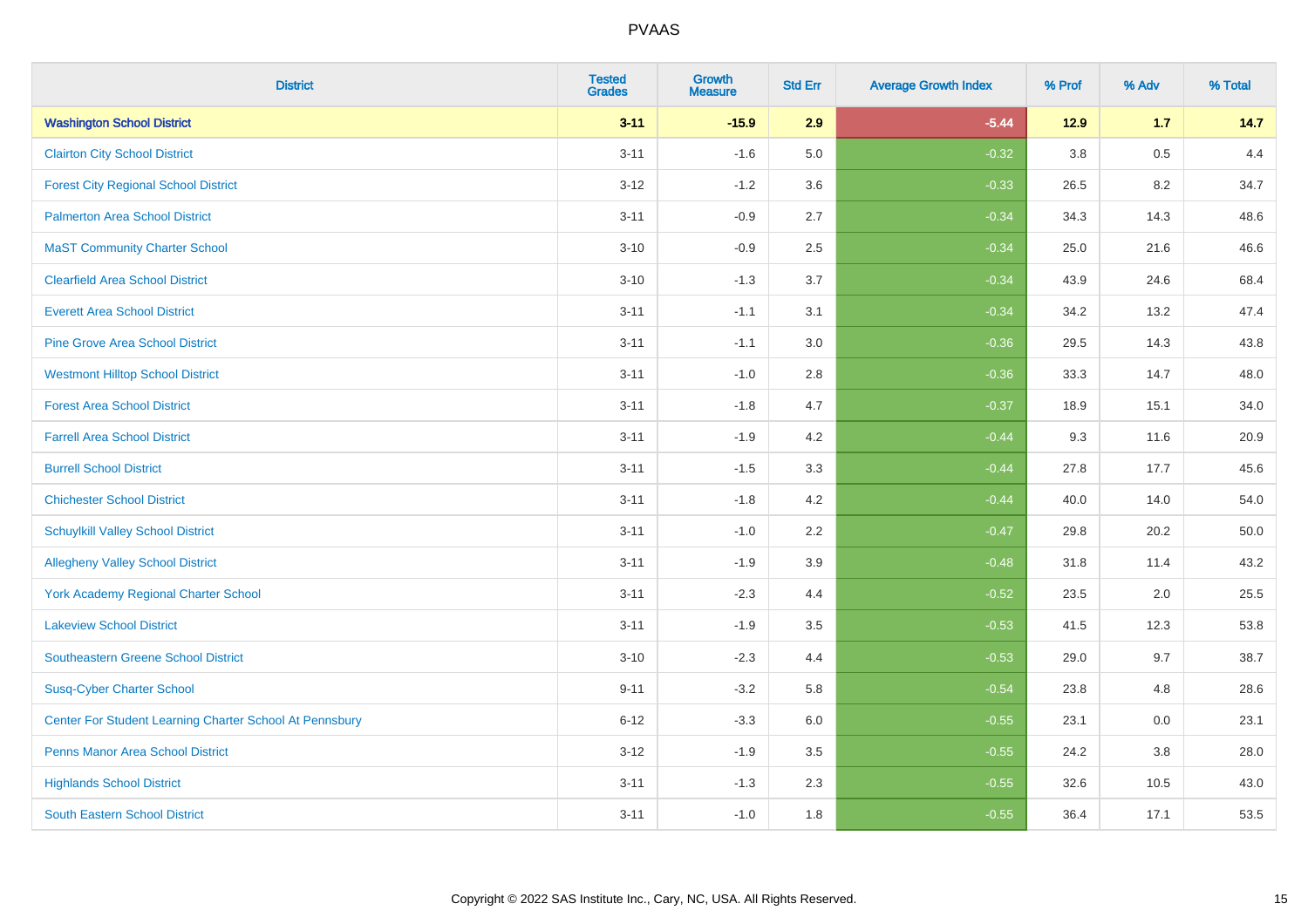| <b>District</b>                             | <b>Tested</b><br><b>Grades</b> | <b>Growth</b><br><b>Measure</b> | <b>Std Err</b> | <b>Average Growth Index</b> | % Prof | % Adv | % Total |
|---------------------------------------------|--------------------------------|---------------------------------|----------------|-----------------------------|--------|-------|---------|
| <b>Washington School District</b>           | $3 - 11$                       | $-15.9$                         | 2.9            | $-5.44$                     | 12.9   | $1.7$ | 14.7    |
| <b>Exeter Township School District</b>      | $3 - 11$                       | $-1.0$                          | 1.7            | $-0.58$                     | 27.2   | 15.6  | 42.8    |
| <b>Bangor Area School District</b>          | $3 - 12$                       | $-1.2$                          | 2.0            | $-0.60$                     | 25.8   | 12.7  | 38.5    |
| <b>Carlynton School District</b>            | $3 - 11$                       | $-2.0$                          | 3.2            | $-0.62$                     | 27.9   | 5.2   | 33.1    |
| <b>Lebanon School District</b>              | $3 - 11$                       | $-1.2$                          | 1.9            | $-0.63$                     | 15.2   | 6.4   | 21.6    |
| Propel Charter School - Braddock Hills      | $3 - 11$                       | $-2.1$                          | 3.3            | $-0.63$                     | 4.8    | 3.2   | 8.1     |
| <b>New Brighton Area School District</b>    | $3 - 11$                       | $-2.1$                          | 3.2            | $-0.65$                     | 31.5   | 11.1  | 42.6    |
| <b>Monessen City School District</b>        | $3 - 10$                       | $-3.9$                          | 5.6            | $-0.69$                     | 21.0   | 10.5  | 31.6    |
| <b>Tri-Valley School District</b>           | $3 - 10$                       | $-2.7$                          | 3.9            | $-0.69$                     | 31.0   | 9.5   | 40.5    |
| Northern Bedford County School District     | $3 - 11$                       | $-2.3$                          | 3.3            | $-0.69$                     | 26.2   | 16.9  | 43.1    |
| <b>Norwin School District</b>               | $3 - 11$                       | $-1.1$                          | 1.6            | $-0.70$                     | 37.7   | 27.6  | 65.2    |
| <b>Albert Gallatin Area School District</b> | $3 - 11$                       | $-1.7$                          | 2.3            | $-0.72$                     | 31.9   | 20.7  | 52.7    |
| <b>Valley Grove School District</b>         | $3 - 10$                       | $-4.0$                          | 5.5            | $-0.72$                     | 68.4   | 15.8  | 84.2    |
| Urban Pathways 6-12 Charter School          | $6 - 11$                       | $-4.1$                          | 5.7            | $-0.72$                     | 0.0    | 0.0   | $0.0\,$ |
| <b>Roberto Clemente Charter School</b>      | $3-12$                         | $-3.3$                          | 4.1            | $-0.79$                     | 22.7   | 4.6   | 27.3    |
| <b>Bradford Area School District</b>        | $3 - 12$                       | $-1.8$                          | 2.3            | $-0.79$                     | 31.2   | 16.7  | 47.9    |
| Mastery Charter School - Shoemaker Campus   | $7 - 10$                       | $-2.3$                          | 2.8            | $-0.81$                     | 10.1   | 3.7   | 13.8    |
| <b>Northgate School District</b>            | $3 - 11$                       | $-3.0$                          | 3.4            | $-0.85$                     | 35.6   | 6.8   | 42.4    |
| <b>Minersville Area School District</b>     | $3 - 11$                       | $-2.9$                          | 3.4            | $-0.86$                     | 27.4   | 9.7   | 37.1    |
| <b>Reynolds School District</b>             | $3 - 10$                       | $-3.0$                          | 3.5            | $-0.87$                     | 27.3   | 9.1   | 36.4    |
| <b>Carbondale Area School District</b>      | $3 - 10$                       | $-2.8$                          | 3.2            | $-0.87$                     | 27.5   | 2.9   | 30.4    |
| <b>Mount Union Area School District</b>     | $3 - 10$                       | $-2.5$                          | 2.8            | $-0.89$                     | 19.8   | 5.8   | 25.6    |
| <b>Uniontown Area School District</b>       | $3 - 11$                       | $-2.8$                          | 3.1            | $-0.91$                     | 31.7   | 7.3   | 39.0    |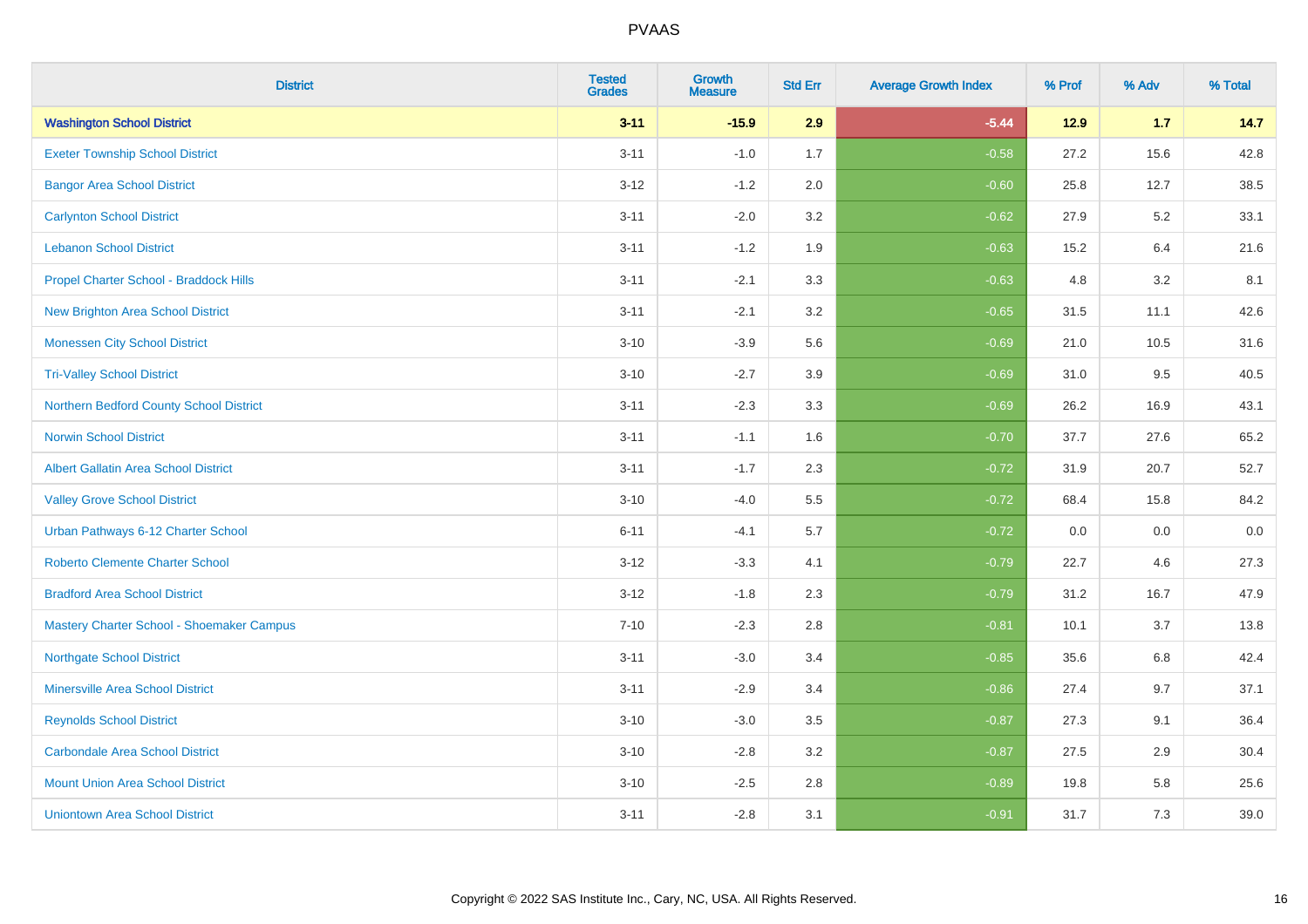| <b>District</b>                              | <b>Tested</b><br><b>Grades</b> | <b>Growth</b><br><b>Measure</b> | <b>Std Err</b> | <b>Average Growth Index</b> | % Prof | % Adv   | % Total |
|----------------------------------------------|--------------------------------|---------------------------------|----------------|-----------------------------|--------|---------|---------|
| <b>Washington School District</b>            | $3 - 11$                       | $-15.9$                         | 2.9            | $-5.44$                     | 12.9   | 1.7     | 14.7    |
| <b>Conneaut School District</b>              | $3 - 12$                       | $-2.3$                          | 2.6            | $-0.91$                     | 27.4   | 9.7     | 37.1    |
| <b>Wyomissing Area School District</b>       | $3 - 12$                       | $-2.4$                          | 2.6            | $-0.92$                     | 25.6   | 28.1    | 53.7    |
| <b>Propel Charter School-Montour</b>         | $3 - 10$                       | $-3.4$                          | 3.6            | $-0.93$                     | 7.7    | $0.0\,$ | 7.7     |
| <b>KIPP Dubois Charter School</b>            | $9 - 10$                       | $-3.0$                          | 3.1            | $-0.95$                     | 10.0   | 0.0     | 10.0    |
| <b>Northwest Area School District</b>        | $3 - 10$                       | $-3.2$                          | 3.3            | $-0.97$                     | 30.4   | 13.0    | 43.5    |
| <b>Sugar Valley Rural Charter School</b>     | $3 - 11$                       | $-3.6$                          | 3.7            | $-0.98$                     | 10.3   | 0.0     | 10.3    |
| <b>Shamokin Area School District</b>         | $3 - 11$                       | $-2.6$                          | 2.5            | $-1.06$                     | 19.6   | 9.8     | 29.3    |
| <b>Mahanoy Area School District</b>          | $3 - 10$                       | $-3.4$                          | 3.1            | $-1.07$                     | 21.4   | 8.6     | 30.0    |
| <b>Moshannon Valley School District</b>      | $3 - 10$                       | $-5.1$                          | 4.6            | $-1.12$                     | 25.0   | 12.5    | 37.5    |
| <b>Cameron County School District</b>        | $3 - 12$                       | $-5.0$                          | 4.4            | $-1.12$                     | 34.9   | 4.8     | 39.7    |
| <b>Harmony Area School District</b>          | $3 - 10$                       | $-5.7$                          | $5.0\,$        | $-1.13$                     | 33.3   | 0.0     | 33.3    |
| Northwestern Lehigh School District          | $3 - 11$                       | $-2.4$                          | 2.1            | $-1.14$                     | 41.7   | 17.9    | 59.5    |
| <b>Beaver Area School District</b>           | $3 - 10$                       | $-3.0$                          | 2.5            | $-1.16$                     | 25.8   | 27.8    | 53.6    |
| <b>Shaler Area School District</b>           | $3 - 11$                       | $-2.1$                          | 1.8            | $-1.18$                     | 32.0   | 13.0    | 45.0    |
| <b>Susquehanna Community School District</b> | $3 - 11$                       | $-4.5$                          | 3.8            | $-1.19$                     | 31.9   | $8.8\,$ | 40.7    |
| <b>Cornell School District</b>               | $3 - 11$                       | $-5.5$                          | 4.6            | $-1.20$                     | 11.3   | 3.2     | 14.5    |
| <b>Millville Area School District</b>        | $3 - 12$                       | $-5.6$                          | 4.4            | $-1.26$                     | 31.4   | 11.4    | 42.9    |
| <b>Springfield Township School District</b>  | $3 - 11$                       | $-3.9$                          | 3.1            | $-1.27$                     | 37.2   | 30.8    | 68.1    |
| <b>Propel Charter School-Homestead</b>       | $3 - 11$                       | $-5.0$                          | 3.9            | $-1.27$                     | 7.3    | 0.0     | 7.3     |
| Keystone Education Center Charter School     | $3 - 12$                       | $-6.5$                          | 5.1            | $-1.28$                     | 0.0    | 0.0     | 0.0     |
| <b>Bucks County Technical High School</b>    | $9 - 10$                       | $-2.9$                          | 2.2            | $-1.29$                     | 27.7   | 10.4    | 38.2    |
| <b>Shenandoah Valley School District</b>     | $3 - 11$                       | $-4.5$                          | 3.5            | $-1.29$                     | 14.3   | 0.0     | 14.3    |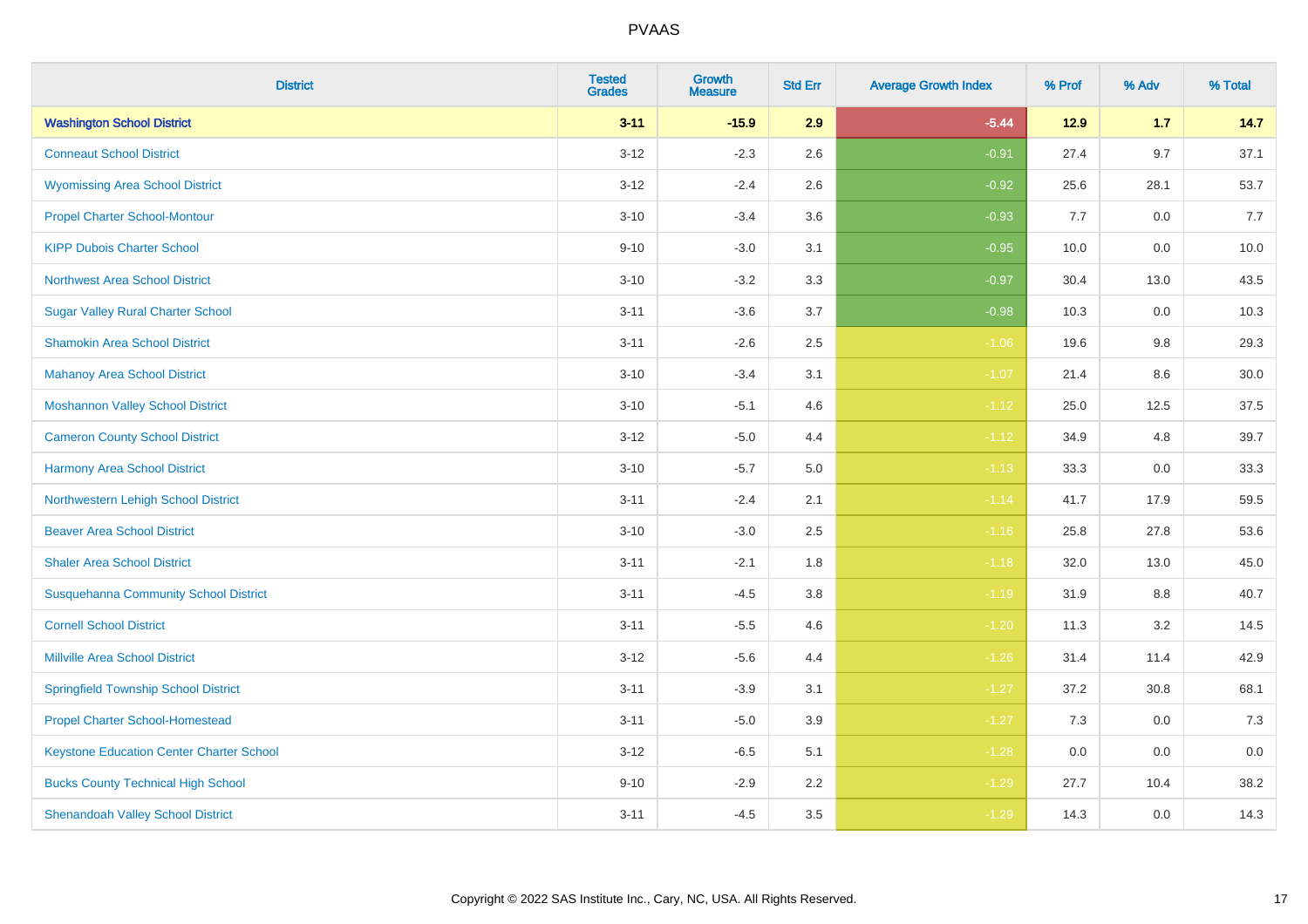| <b>District</b>                               | <b>Tested</b><br><b>Grades</b> | Growth<br><b>Measure</b> | <b>Std Err</b> | <b>Average Growth Index</b> | % Prof | % Adv | % Total |
|-----------------------------------------------|--------------------------------|--------------------------|----------------|-----------------------------|--------|-------|---------|
| <b>Washington School District</b>             | $3 - 11$                       | $-15.9$                  | 2.9            | $-5.44$                     | $12.9$ | 1.7   | 14.7    |
| <b>Southern Fulton School District</b>        | $3 - 11$                       | $-5.1$                   | 4.0            | $-1.29$                     | 21.7   | 13.0  | 34.8    |
| <b>Rose Tree Media School District</b>        | $3 - 10$                       | $-2.8$                   | 2.1            | $-1.33$                     | 35.2   | 29.6  | 64.8    |
| <b>Northeast Bradford School District</b>     | $3 - 10$                       | $-5.0$                   | 3.7            | $-1.35$                     | 30.6   | 4.8   | 35.5    |
| <b>Dubois Area School District</b>            | $3 - 11$                       | $-2.8$                   | 2.0            | $-1.37$                     | 35.5   | 19.0  | 54.6    |
| <b>Chester-Upland School District</b>         | $3 - 11$                       | $-3.6$                   | 2.6            | $-1.38$                     | 1.6    | 0.0   | 1.6     |
| <b>Franklin Area School District</b>          | $3 - 11$                       | $-3.7$                   | 2.6            | $-1.43$                     | 30.5   | 5.9   | 36.4    |
| <b>Weatherly Area School District</b>         | $3 - 11$                       | $-5.8$                   | 4.0            | $-1.44$                     | 32.1   | 8.9   | 41.1    |
| <b>Middletown Area School District</b>        | $3 - 11$                       | $-3.4$                   | 2.4            | $-1.44$                     | 34.3   | 15.2  | 49.4    |
| <b>Rochester Area School District</b>         | $3 - 11$                       | $-5.7$                   | 3.9            | $-1.45$                     | 14.9   | 2.1   | 17.0    |
| <b>Greater Johnstown School District</b>      | $3 - 11$                       | $-3.5$                   | 2.4            | $-1.45$                     | 10.3   | 1.3   | 11.5    |
| Salisbury-Elk Lick School District            | $3 - 11$                       | $-8.4$                   | 5.8            | $-1.45$                     | 33.3   | 5.6   | 38.9    |
| <b>Troy Area School District</b>              | $3 - 10$                       | $-4.7$                   | $3.2\,$        | $-1.46$                     | 22.8   | 16.5  | 39.2    |
| <b>Towanda Area School District</b>           | $3 - 11$                       | $-4.0$                   | 2.6            | $-1.52$                     | 24.8   | 9.9   | 34.8    |
| <b>Crestwood School District</b>              | $3 - 11$                       | $-3.4$                   | 2.2            | $-1.52$                     | 33.1   | 21.7  | 54.9    |
| <b>Nazareth Area School District</b>          | $3 - 11$                       | $-2.5$                   | 1.7            | $-1.53$                     | 29.2   | 24.6  | 53.8    |
| <b>Universal Audenried Charter School</b>     | $9 - 11$                       | $-3.8$                   | 2.5            | $-1.53$                     | 3.0    | 0.5   | 3.5     |
| <b>Ridgway Area School District</b>           | $3 - 11$                       | $-6.1$                   | 4.0            | $-1.53$                     | 42.2   | 15.6  | 57.8    |
| <b>Conemaugh Valley School District</b>       | $3 - 12$                       | $-6.3$                   | 4.1            | $-1.54$                     | 23.7   | 5.1   | 28.8    |
| <b>Charleroi School District</b>              | $3 - 11$                       | $-4.3$                   | 2.7            | $-1.55$                     | 22.2   | 15.9  | 38.1    |
| <b>Shanksville-Stonycreek School District</b> | $3 - 10$                       | $-8.6$                   | 5.5            | $-1.55$                     | 17.6   | 23.5  | 41.2    |
| <b>Slippery Rock Area School District</b>     | $3 - 11$                       | $-3.8$                   | 2.5            | $-1.56$                     | 30.8   | 21.9  | 52.7    |
| Insight PA Cyber Charter School               | $3 - 11$                       | $-9.4$                   | 5.8            | $-1.62$                     | 25.6   | 4.6   | 30.2    |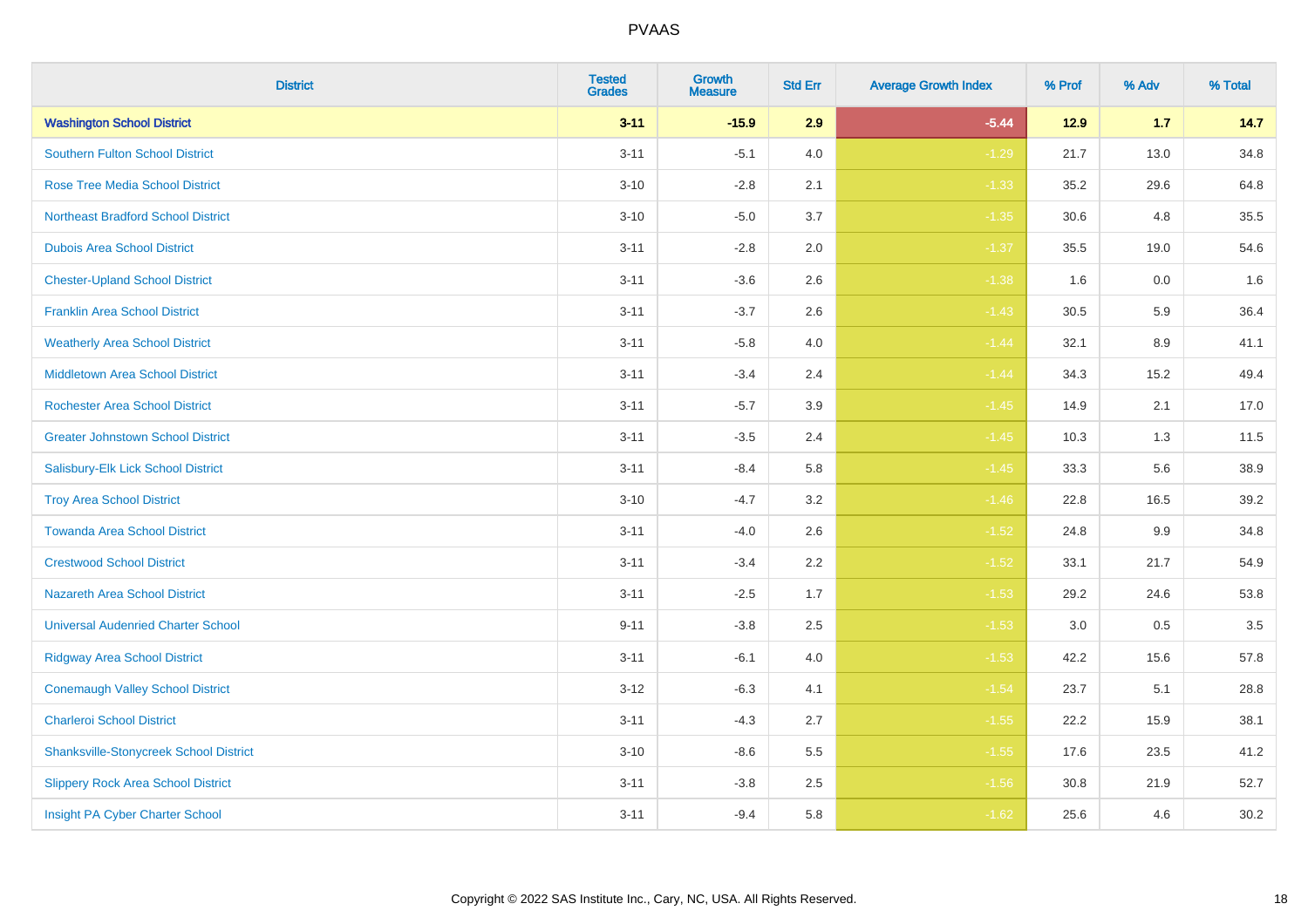| <b>District</b>                                        | <b>Tested</b><br><b>Grades</b> | <b>Growth</b><br><b>Measure</b> | <b>Std Err</b> | <b>Average Growth Index</b> | % Prof | % Adv | % Total |
|--------------------------------------------------------|--------------------------------|---------------------------------|----------------|-----------------------------|--------|-------|---------|
| <b>Washington School District</b>                      | $3 - 11$                       | $-15.9$                         | 2.9            | $-5.44$                     | 12.9   | $1.7$ | 14.7    |
| <b>Laurel Highlands School District</b>                | $3 - 11$                       | $-3.8$                          | 2.3            | $-1.63$                     | 20.9   | 14.6  | 35.4    |
| <b>Hollidaysburg Area School District</b>              | $3 - 11$                       | $-2.7$                          | 1.6            | $-1.64$                     | 32.6   | 15.2  | 47.8    |
| <b>Hatboro-Horsham School District</b>                 | $3 - 11$                       | $-2.7$                          | 1.6            | $-1.65$                     | 27.9   | 17.9  | 45.8    |
| <b>Steelton-Highspire School District</b>              | $3 - 11$                       | $-5.3$                          | 3.2            | $-1.65$                     | 13.9   | 0.0   | 13.9    |
| <b>Woodland Hills School District</b>                  | $3 - 12$                       | $-4.2$                          | 2.5            | $-1.66$                     | 10.1   | 1.4   | 11.5    |
| <b>Dauphin County Technical School</b>                 | $9 - 11$                       | $-3.9$                          | 2.3            | $-1.67$                     | 18.3   | 11.1  | 29.3    |
| <b>Environmental Charter School At Frick Park</b>      | $3-9$                          | $-6.2$                          | 3.7            | $-1.67$                     | 25.9   | 3.4   | 29.3    |
| <b>Twin Valley School District</b>                     | $3 - 12$                       | $-3.2$                          | 1.9            | $-1.68$                     | 38.8   | 19.8  | 58.6    |
| <b>Union Area School District</b>                      | $3 - 11$                       | $-6.5$                          | 3.8            | $-1.70$                     | 30.6   | 12.2  | 42.9    |
| Southern Huntingdon County School District             | $3 - 11$                       | $-5.9$                          | 3.4            | $-1.76$                     | 32.8   | 4.9   | 37.7    |
| <b>Oxford Area School District</b>                     | $3 - 11$                       | $-3.1$                          | 1.8            | $-1.77$                     | 27.5   | 14.5  | 42.0    |
| Renaissance Academy Charter School                     | $3 - 11$                       | $-5.6$                          | 3.1            | $-1.79$                     | 28.4   | 18.5  | 46.9    |
| <b>Pleasant Valley School District</b>                 | $3 - 11$                       | $-3.3$                          | 1.8            | $-1.80$                     | 28.5   | 10.4  | 39.0    |
| New Kensington-Arnold School District                  | $3 - 11$                       | $-5.8$                          | 3.2            | $-1.80$                     | 10.8   | 1.2   | 12.0    |
| <b>Westinghouse Arts Academy Charter School</b>        | $9 - 10$                       | $-6.0$                          | 3.3            | $-1.81$                     | 20.2   | 8.9   | 29.1    |
| <b>West Chester Area School District</b>               | $3 - 11$                       | $-2.1$                          | 1.2            | $-1.83$                     | 36.4   | 23.2  | 59.6    |
| <b>Montgomery Area School District</b>                 | $3 - 11$                       | $-5.8$                          | 3.2            | $-1.83$                     | 25.0   | 11.5  | 36.5    |
| <b>Penn Cambria School District</b>                    | $3 - 11$                       | $-4.5$                          | 2.4            | $-1.86$                     | 27.3   | 15.8  | 43.2    |
| <b>Chester Charter Scholars Academy Charter School</b> | $3 - 12$                       | $-6.2$                          | 3.3            | $-1.88$                     | 2.2    | 0.0   | 2.2     |
| <b>Jenkintown School District</b>                      | $3 - 11$                       | $-7.9$                          | 4.1            | $-1.92$                     | 34.1   | 27.3  | 61.4    |
| <b>Millersburg Area School District</b>                | $3 - 11$                       | $-6.6$                          | 3.4            | $-1.92$                     | 24.1   | 10.3  | 34.5    |
| Southern Lehigh School District                        | $3 - 11$                       | $-4.1$                          | 2.1            | $-1.94$                     | 39.3   | 28.0  | 67.2    |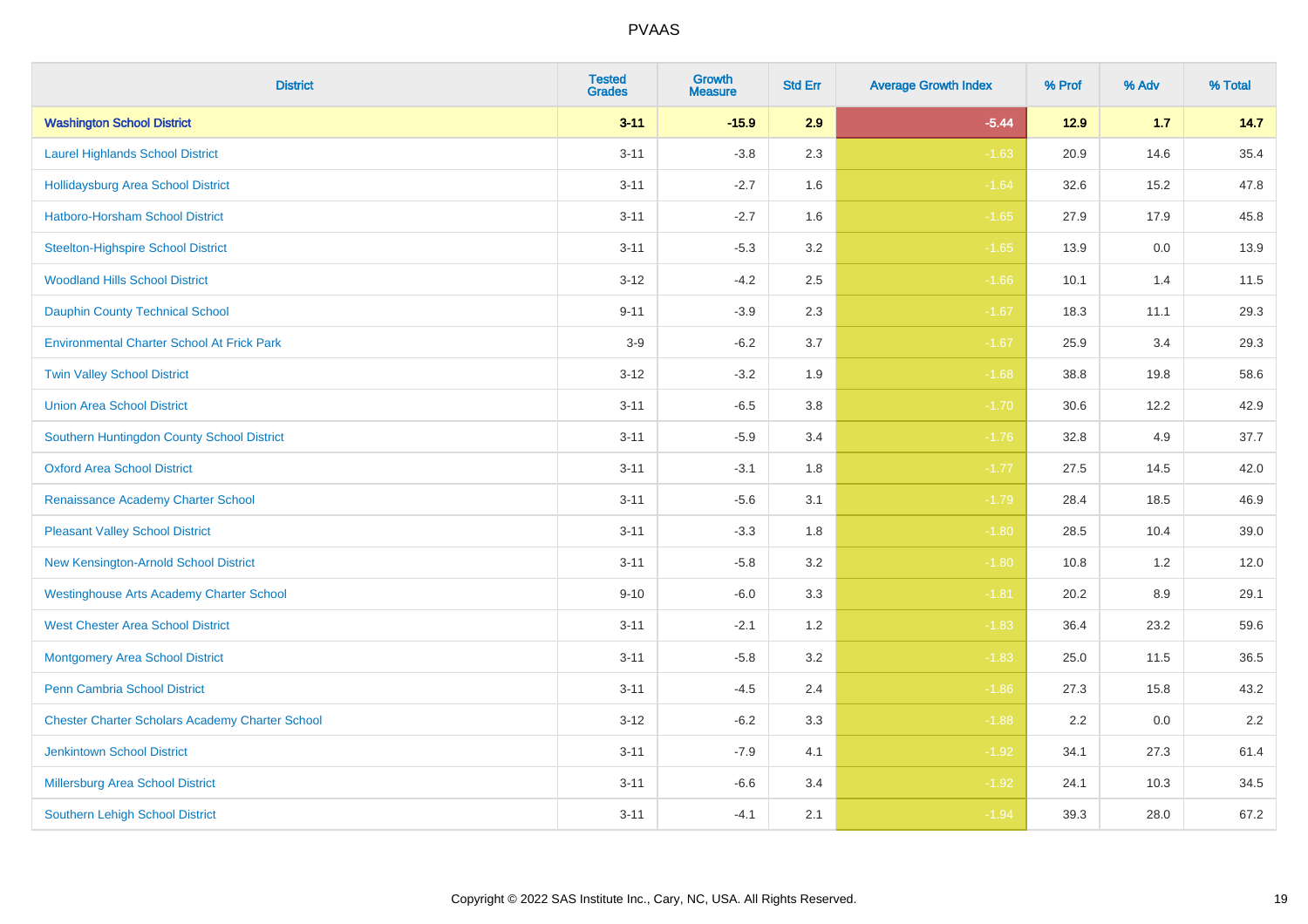| <b>District</b>                                                       | <b>Tested</b><br><b>Grades</b> | <b>Growth</b><br><b>Measure</b> | <b>Std Err</b> | <b>Average Growth Index</b> | % Prof | % Adv   | % Total |
|-----------------------------------------------------------------------|--------------------------------|---------------------------------|----------------|-----------------------------|--------|---------|---------|
| <b>Washington School District</b>                                     | $3 - 11$                       | $-15.9$                         | 2.9            | $-5.44$                     | $12.9$ | 1.7     | 14.7    |
| Schuylkill Haven Area School District                                 | $3 - 11$                       | $-5.3$                          | 2.7            | $-1.96$                     | 22.2   | 11.6    | 33.8    |
| <b>North East School District</b>                                     | $3 - 11$                       | $-5.3$                          | 2.7            | $-1.97$                     | 31.7   | 24.8    | 56.4    |
| <b>Titusville Area School District</b>                                | $3 - 11$                       | $-5.0$                          | 2.5            | $-1.98$                     | 26.5   | 6.8     | 33.3    |
| Lehigh Valley Academy Regional Charter School                         | $3 - 11$                       | $-5.9$                          | 3.0            | $-1.98$                     | 20.0   | 7.7     | 27.7    |
| Lincoln Leadership Academy Charter School                             | $3 - 12$                       | $-7.4$                          | 3.7            | $-1.99$                     | 6.4    | 2.1     | 8.5     |
| <b>Sto-Rox School District</b>                                        | $3 - 10$                       | $-7.0$                          | 3.5            | $-1.99$                     | 3.2    | $0.0\,$ | 3.2     |
| <b>Kiski Area School District</b>                                     | $3 - 11$                       | $-4.0$                          | 2.0            | $-1.99$                     | 23.1   | 18.2    | 41.3    |
| <b>Bristol Borough School District</b>                                | $3 - 12$                       | $-5.9$                          | 2.9            | $-2.00$                     | 27.8   | 3.3     | 31.1    |
| Preparatory Charter School Of Mathematics, Science, Tech, And Careers | $9 - 10$                       | $-5.1$                          | $2.5\,$        | $-2.03$                     | 6.3    | 1.4     | 7.7     |
| <b>Riverside Beaver County School District</b>                        | $3 - 11$                       | $-5.5$                          | 2.7            | $-2.03$                     | 35.8   | 23.2    | 59.0    |
| <b>Freedom Area School District</b>                                   | $3 - 11$                       | $-6.3$                          | 3.1            | $-2.04$                     | 22.9   | 8.4     | 31.3    |
| <b>Boyertown Area School District</b>                                 | $3 - 11$                       | $-2.9$                          | 1.4            | $-2.06$                     | 30.8   | 22.6    | 53.4    |
| <b>West Greene School District</b>                                    | $3 - 11$                       | $-8.1$                          | 3.9            | $-2.08$                     | 31.0   | 11.9    | 42.9    |
| <b>Wellsboro Area School District</b>                                 | $3 - 11$                       | $-6.3$                          | 3.0            | $-2.08$                     | 24.4   | 13.4    | 37.8    |
| <b>Mastery Charter School - Gratz Campus</b>                          | $7 - 10$                       | $-9.5$                          | 4.6            | $-2.09$                     | 0.0    | 3.4     | 3.4     |
| <b>East Allegheny School District</b>                                 | $3 - 11$                       | $-6.4$                          | 3.0            | $-2.11$                     | 21.0   | 7.4     | 28.4    |
| <b>West Middlesex Area School District</b>                            | $3 - 10$                       | $-7.4$                          | 3.5            | $-2.11$                     | 32.0   | 9.6     | 41.6    |
| <b>Cambria Heights School District</b>                                | $3 - 10$                       | $-6.2$                          | 2.9            | $-2.11$                     | 25.0   | 13.0    | 38.0    |
| <b>Elk Lake School District</b>                                       | $3 - 11$                       | $-6.1$                          | 2.9            | $-2.12$                     | 26.3   | 11.6    | 37.9    |
| North Schuylkill School District                                      | $3 - 11$                       | $-4.7$                          | 2.2            | $-2.16$                     | 20.2   | 11.7    | 31.9    |
| <b>Western Beaver County School District</b>                          | $3 - 11$                       | $-9.3$                          | 4.2            | $-2.20$                     | 45.1   | 3.9     | 49.0    |
| <b>Wyoming Area School District</b>                                   | $3 - 10$                       | $-5.5$                          | 2.5            | $-2.21$                     | 32.0   | 9.6     | 41.6    |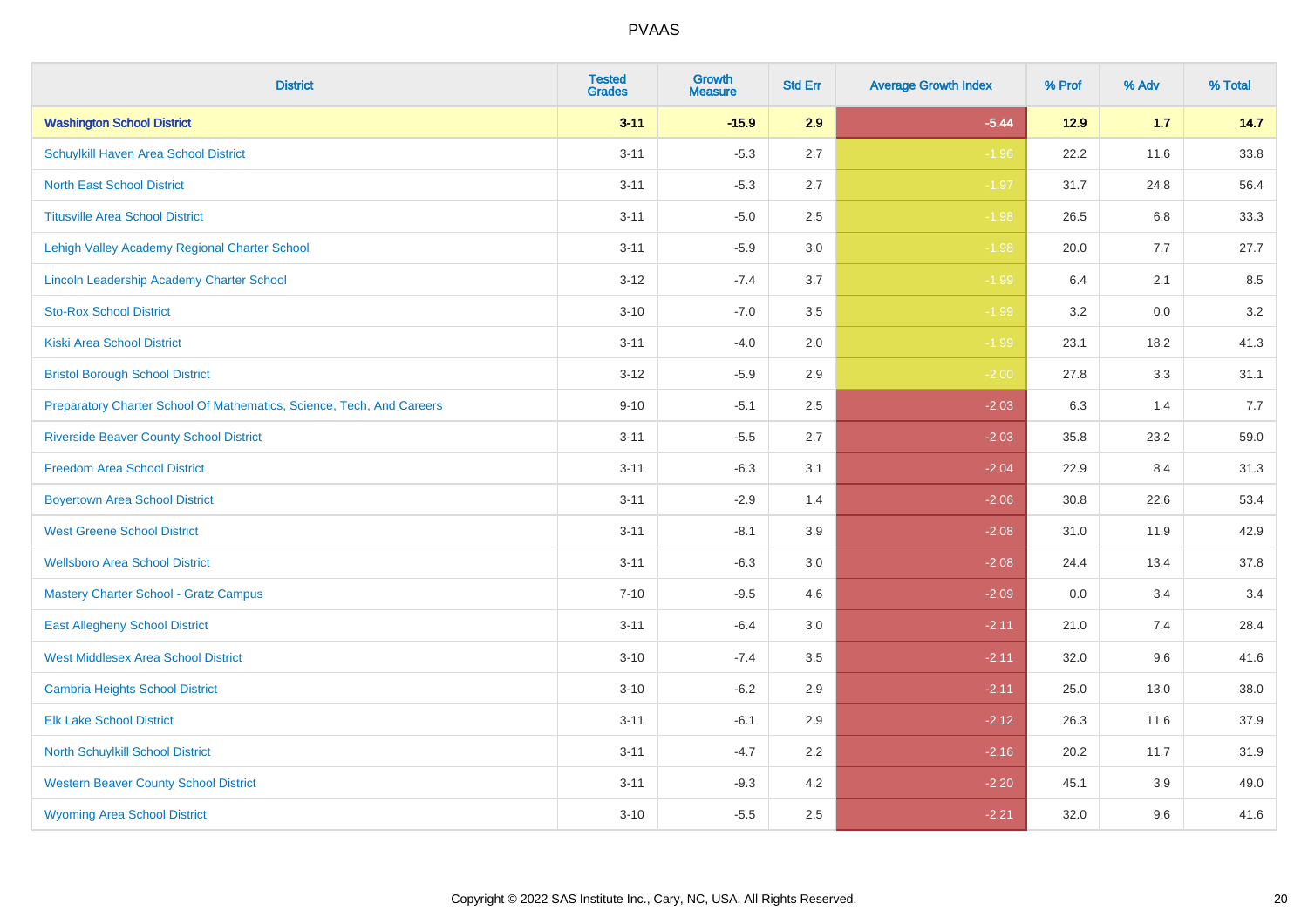| <b>District</b>                               | <b>Tested</b><br><b>Grades</b> | Growth<br><b>Measure</b> | <b>Std Err</b> | <b>Average Growth Index</b> | % Prof | % Adv | % Total |
|-----------------------------------------------|--------------------------------|--------------------------|----------------|-----------------------------|--------|-------|---------|
| <b>Washington School District</b>             | $3 - 11$                       | $-15.9$                  | 2.9            | $-5.44$                     | $12.9$ | 1.7   | 14.7    |
| <b>Elizabeth Forward School District</b>      | $3 - 11$                       | $-5.5$                   | 2.5            | $-2.25$                     | 32.2   | 12.8  | 45.0    |
| <b>Yough School District</b>                  | $3 - 10$                       | $-6.2$                   | 2.7            | $-2.27$                     | 28.9   | 8.8   | 37.7    |
| Owen J Roberts School District                | $3 - 11$                       | $-3.5$                   | 1.5            | $-2.27$                     | 36.8   | 24.4  | 61.2    |
| <b>Susquenita School District</b>             | $3 - 11$                       | $-5.9$                   | 2.6            | $-2.28$                     | 30.6   | 13.9  | 44.4    |
| <b>Achievement House Charter School</b>       | $7 - 11$                       | $-8.2$                   | 3.6            | $-2.28$                     | 16.7   | 2.8   | 19.4    |
| <b>Carmichaels Area School District</b>       | $3 - 10$                       | $-7.0$                   | 3.1            | $-2.30$                     | 17.8   | 9.6   | 27.4    |
| <b>Commodore Perry School District</b>        | $3 - 11$                       | $-10.4$                  | 4.5            | $-2.30$                     | 29.4   | 5.9   | 35.3    |
| Jamestown Area School District                | $3 - 11$                       | $-9.5$                   | 4.1            | $-2.33$                     | 41.5   | 4.9   | 46.3    |
| <b>Riverside School District</b>              | $3 - 11$                       | $-6.2$                   | 2.7            | $-2.33$                     | 20.8   | 17.0  | 37.7    |
| <b>City CHS</b>                               | $10 - 11$                      | $-5.6$                   | 2.4            | $-2.34$                     | 15.9   | 1.5   | 17.4    |
| <b>Octorara Area School District</b>          | $3 - 11$                       | $-7.5$                   | 3.2            | $-2.35$                     | 26.1   | 17.0  | 43.2    |
| <b>Pottsville Area School District</b>        | $3 - 12$                       | $-4.9$                   | 2.1            | $-2.36$                     | 21.8   | 7.9   | 29.6    |
| <b>Mount Pleasant Area School District</b>    | $3 - 11$                       | $-5.4$                   | 2.3            | $-2.37$                     | 33.3   | 8.7   | 42.0    |
| <b>Wyoming Valley West School District</b>    | $3 - 11$                       | $-5.5$                   | 2.3            | $-2.38$                     | 22.2   | 9.2   | 31.4    |
| <b>Redbank Valley School District</b>         | $3 - 11$                       | $-7.5$                   | 3.1            | $-2.41$                     | 12.4   | 10.6  | 23.1    |
| <b>Forbes Road School District</b>            | $3 - 11$                       | $-11.5$                  | 4.7            | $-2.43$                     | 23.1   | 10.3  | 33.3    |
| Pocono Mountain School District               | $3 - 12$                       | $-4.3$                   | 1.8            | $-2.43$                     | 35.5   | 17.1  | 52.6    |
| Perseus House Charter School Of Excellence    | $6 - 11$                       | $-6.4$                   | 2.6            | $-2.50$                     | 0.9    | 0.0   | 0.9     |
| <b>Columbia-Montour AVTS</b>                  | $9 - 10$                       | $-7.1$                   | 2.8            | $-2.52$                     | 19.5   | 3.2   | 22.7    |
| <b>Antietam School District</b>               | $3 - 10$                       | $-9.5$                   | 3.7            | $-2.57$                     | 20.9   | 1.5   | 22.4    |
| <b>Greater Nanticoke Area School District</b> | $3 - 12$                       | $-6.8$                   | 2.6            | $-2.58$                     | 15.2   | 8.9   | 24.1    |
| Catasauqua Area School District               | $3-12$                         | $-7.3$                   | 2.8            | $-2.58$                     | 27.1   | 11.2  | 38.3    |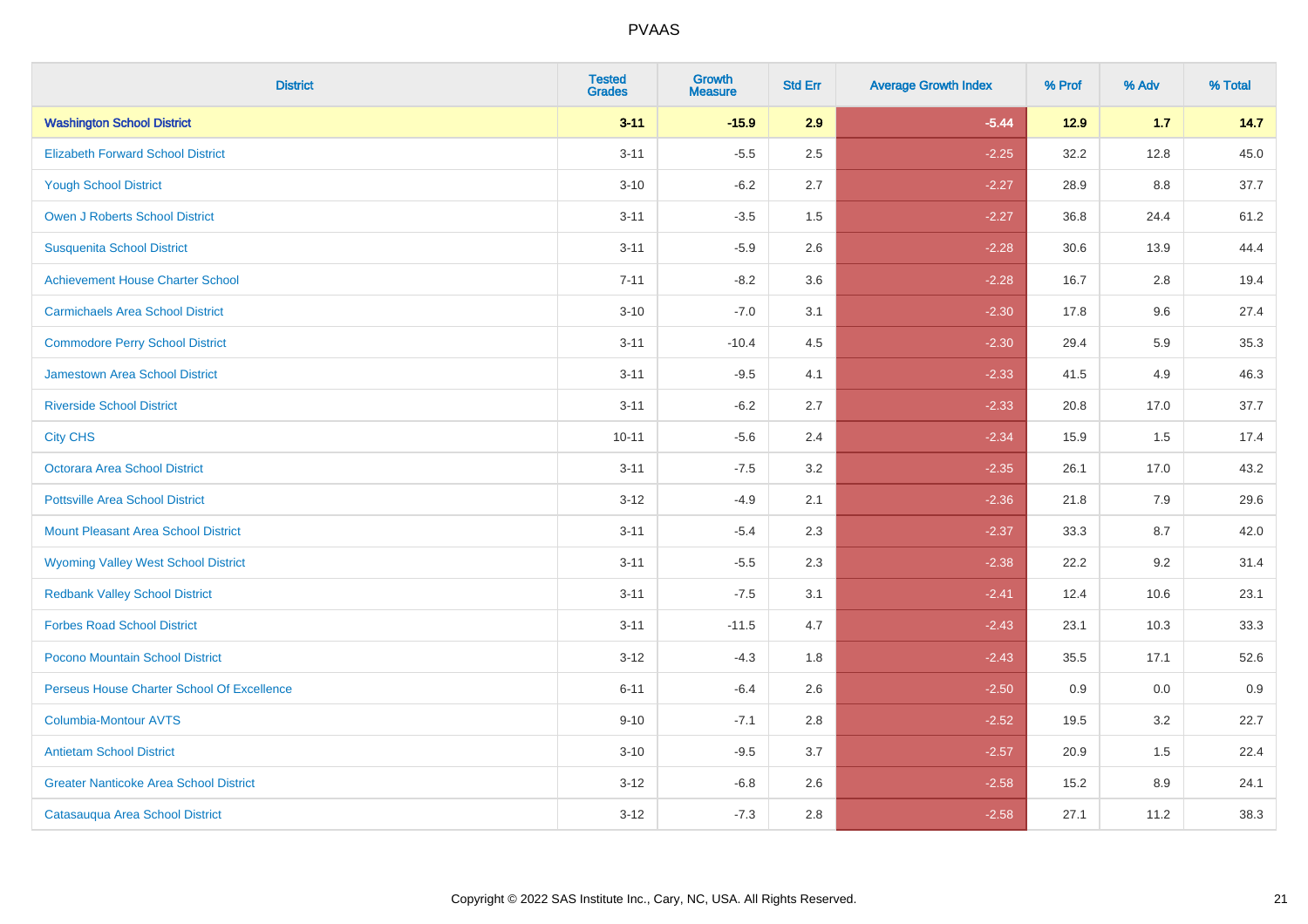| <b>District</b>                                | <b>Tested</b><br><b>Grades</b> | <b>Growth</b><br><b>Measure</b> | <b>Std Err</b> | <b>Average Growth Index</b> | % Prof | % Adv | % Total  |
|------------------------------------------------|--------------------------------|---------------------------------|----------------|-----------------------------|--------|-------|----------|
| <b>Washington School District</b>              | $3 - 11$                       | $-15.9$                         | 2.9            | $-5.44$                     | 12.9   | $1.7$ | 14.7     |
| <b>Union City Area School District</b>         | $3 - 12$                       | $-8.7$                          | 3.3            | $-2.59$                     | 29.7   | 10.9  | 40.6     |
| <b>Bethel Park School District</b>             | $3 - 11$                       | $-4.4$                          | 1.7            | $-2.62$                     | 40.1   | 27.3  | 67.4     |
| <b>Richland School District</b>                | $3 - 11$                       | $-6.9$                          | 2.6            | $-2.63$                     | 40.1   | 20.9  | 61.0     |
| <b>Turkeyfoot Valley Area School District</b>  | $3 - 12$                       | $-15.4$                         | 5.8            | $-2.66$                     | 3.8    | 3.8   | 7.6      |
| <b>Connellsville Area School District</b>      | $3 - 11$                       | $-5.3$                          | 2.0            | $-2.67$                     | 24.2   | 5.0   | 29.1     |
| <b>Blairsville-Saltsburg School District</b>   | $3 - 11$                       | $-7.5$                          | 2.8            | $-2.67$                     | 20.1   | 8.2   | 28.3     |
| <b>Lawrence County CTC</b>                     | $10 - 11$                      | $-9.8$                          | 3.7            | $-2.68$                     | 7.3    | 0.0   | 7.3      |
| <b>Avonworth School District</b>               | $3 - 10$                       | $-6.2$                          | 2.3            | $-2.68$                     | 35.9   | 14.1  | $50.0\,$ |
| <b>Governor Mifflin School District</b>        | $3 - 11$                       | $-4.4$                          | 1.6            | $-2.69$                     | 30.3   | 7.7   | 38.0     |
| <b>Eastern York School District</b>            | $3 - 11$                       | $-6.2$                          | 2.3            | $-2.70$                     | 27.8   | 18.5  | 46.4     |
| La Academia Partnership Charter School         | $6 - 11$                       | $-15.5$                         | 5.7            | $-2.70$                     | 2.3    | 0.0   | 2.3      |
| Karns City Area School District                | $3 - 11$                       | $-7.2$                          | 2.6            | $-2.71$                     | 26.4   | 20.8  | 47.2     |
| <b>Selinsgrove Area School District</b>        | $3 - 12$                       | $-5.7$                          | 2.1            | $-2.74$                     | 25.4   | 13.9  | 39.2     |
| <b>Clarion-Limestone Area School District</b>  | $3 - 12$                       | $-10.0$                         | 3.6            | $-2.76$                     | 28.3   | 20.0  | 48.3     |
| <b>Pottsgrove School District</b>              | $3 - 11$                       | $-5.5$                          | 2.0            | $-2.78$                     | 28.6   | 10.3  | 38.8     |
| <b>Quakertown Community School District</b>    | $3 - 12$                       | $-4.3$                          | 1.5            | $-2.79$                     | 33.8   | 20.1  | 53.8     |
| <b>Sharon City School District</b>             | $3 - 11$                       | $-6.5$                          | 2.3            | $-2.79$                     | 13.1   | 5.0   | 18.1     |
| <b>Innovative Arts Academy Charter School</b>  | $6 - 11$                       | $-7.2$                          | 2.5            | $-2.83$                     | 2.0    | 0.0   | 2.0      |
| Southern Columbia Area School District         | $3 - 11$                       | $-8.5$                          | 3.0            | $-2.83$                     | 30.5   | 12.8  | 43.3     |
| <b>Berwick Area School District</b>            | $3 - 11$                       | $-6.9$                          | 2.4            | $-2.84$                     | 22.3   | 11.5  | 33.8     |
| Mifflinburg Area School District               | $3 - 11$                       | $-6.0$                          | 2.1            | $-2.87$                     | 32.7   | 13.3  | 46.0     |
| <b>Carbon Career &amp; Technical Institute</b> | $9 - 11$                       | $-9.3$                          | 3.2            | $-2.92$                     | 19.6   | 2.2   | 21.7     |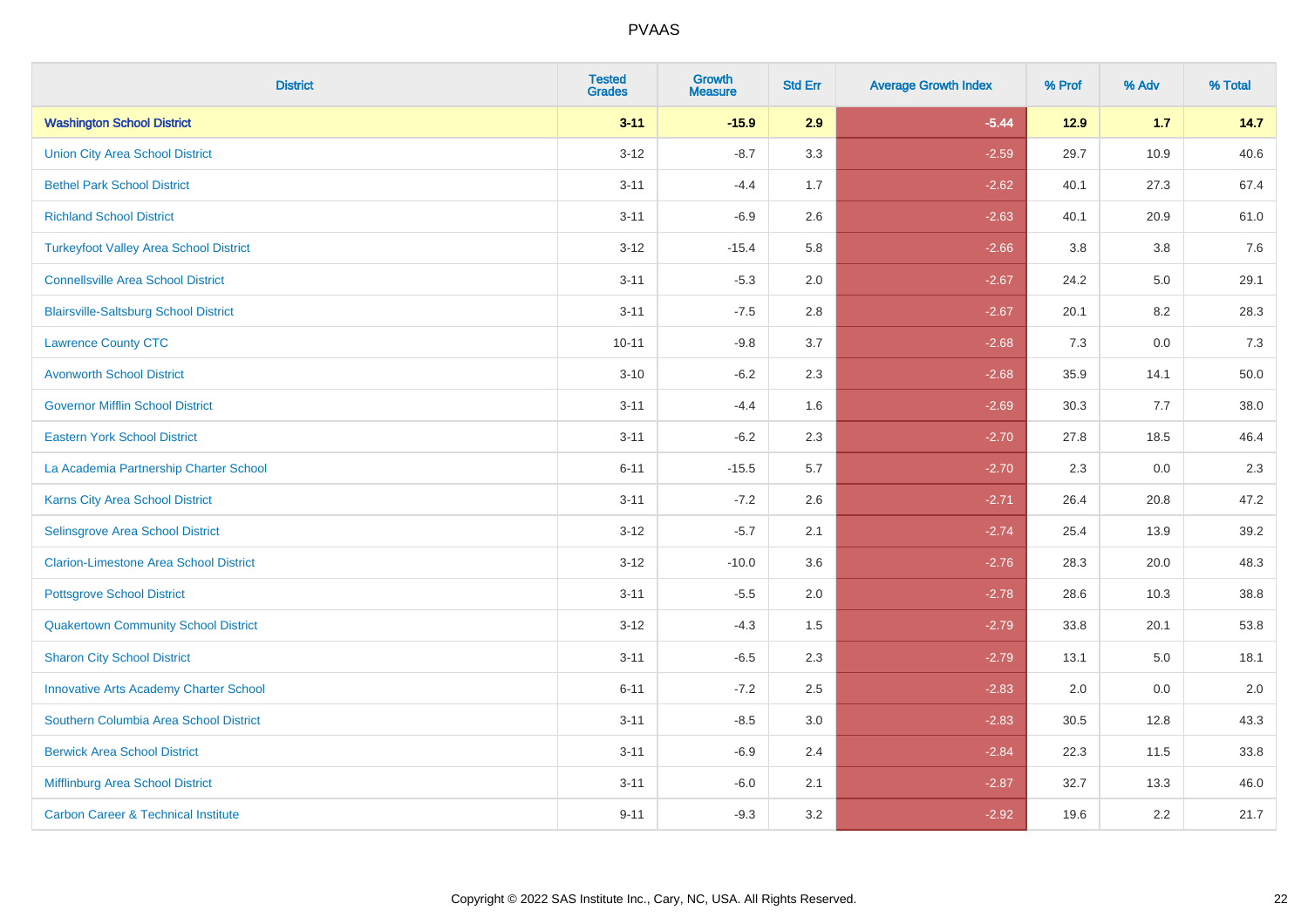| <b>District</b>                           | <b>Tested</b><br><b>Grades</b> | <b>Growth</b><br><b>Measure</b> | <b>Std Err</b> | <b>Average Growth Index</b> | % Prof | % Adv | % Total |
|-------------------------------------------|--------------------------------|---------------------------------|----------------|-----------------------------|--------|-------|---------|
| <b>Washington School District</b>         | $3 - 11$                       | $-15.9$                         | 2.9            | $-5.44$                     | 12.9   | 1.7   | 14.7    |
| <b>Baldwin-Whitehall School District</b>  | $3 - 11$                       | $-5.5$                          | 1.9            | $-2.93$                     | 32.0   | 14.7  | 46.7    |
| <b>Montour School District</b>            | $3 - 11$                       | $-6.1$                          | 2.1            | $-2.95$                     | 31.8   | 23.6  | 55.3    |
| <b>Carlisle Area School District</b>      | $3 - 11$                       | $-5.2$                          | 1.7            | $-2.99$                     | 28.0   | 19.3  | 47.3    |
| <b>Corry Area School District</b>         | $3 - 11$                       | $-6.8$                          | 2.3            | $-3.01$                     | 24.0   | 8.8   | 32.8    |
| <b>Gettysburg Area School District</b>    | $3 - 11$                       | $-6.0$                          | 2.0            | $-3.02$                     | 28.8   | 19.6  | 48.5    |
| Boys Latin Of Philadelphia Charter School | $6 - 12$                       | $-8.0$                          | 2.7            | $-3.02$                     | 1.4    | 0.0   | 1.4     |
| Imhotep Institute Charter High School     | $9 - 11$                       | $-17.6$                         | 5.8            | $-3.03$                     | 15.4   | 0.0   | 15.4    |
| <b>Greensburg Salem School District</b>   | $3 - 11$                       | $-6.9$                          | 2.2            | $-3.06$                     | 30.3   | 13.3  | 43.6    |
| <b>California Area School District</b>    | $3 - 10$                       | $-13.7$                         | 4.5            | $-3.06$                     | 41.7   | 16.7  | 58.3    |
| Jefferson-Morgan School District          | $3 - 10$                       | $-12.0$                         | 3.9            | $-3.09$                     | 28.6   | 6.1   | 34.7    |
| <b>Erie City School District</b>          | $3 - 12$                       | $-4.5$                          | 1.4            | $-3.09$                     | 13.4   | 6.7   | 20.1    |
| <b>Hanover Area School District</b>       | $3 - 11$                       | $-14.7$                         | 4.7            | $-3.13$                     | 12.1   | 3.0   | 15.2    |
| <b>Wissahickon School District</b>        | $3 - 10$                       | $-5.3$                          | 1.7            | $-3.14$                     | 27.5   | 29.0  | 56.6    |
| <b>Keystone Oaks School District</b>      | $3 - 11$                       | $-7.2$                          | 2.3            | $-3.14$                     | 30.0   | 11.1  | 41.0    |
| <b>Somerset Area School District</b>      | $3 - 11$                       | $-7.6$                          | 2.4            | $-3.17$                     | 21.0   | 14.5  | 35.5    |
| <b>Parkland School District</b>           | $3 - 11$                       | $-3.7$                          | 1.2            | $-3.17$                     | 31.4   | 30.6  | 62.0    |
| Montoursville Area School District        | $3 - 12$                       | $-8.4$                          | 2.6            | $-3.17$                     | 38.8   | 18.2  | 57.0    |
| <b>Canon-Mcmillan School District</b>     | $3 - 11$                       | $-5.0$                          | 1.5            | $-3.25$                     | 30.8   | 28.5  | 59.3    |
| <b>Riverview School District</b>          | $3 - 11$                       | $-13.0$                         | 4.0            | $-3.29$                     | 43.1   | 7.8   | 51.0    |
| Lackawanna Trail School District          | $3 - 10$                       | $-11.0$                         | 3.3            | $-3.35$                     | 13.1   | 18.0  | 31.2    |
| East Stroudsburg Area School District     | $3 - 11$                       | $-4.9$                          | 1.4            | $-3.38$                     | 22.7   | 12.5  | 35.2    |
| <b>Mount Carmel Area School District</b>  | $3 - 11$                       | $-7.9$                          | 2.3            | $-3.38$                     | 18.2   | 4.4   | 22.6    |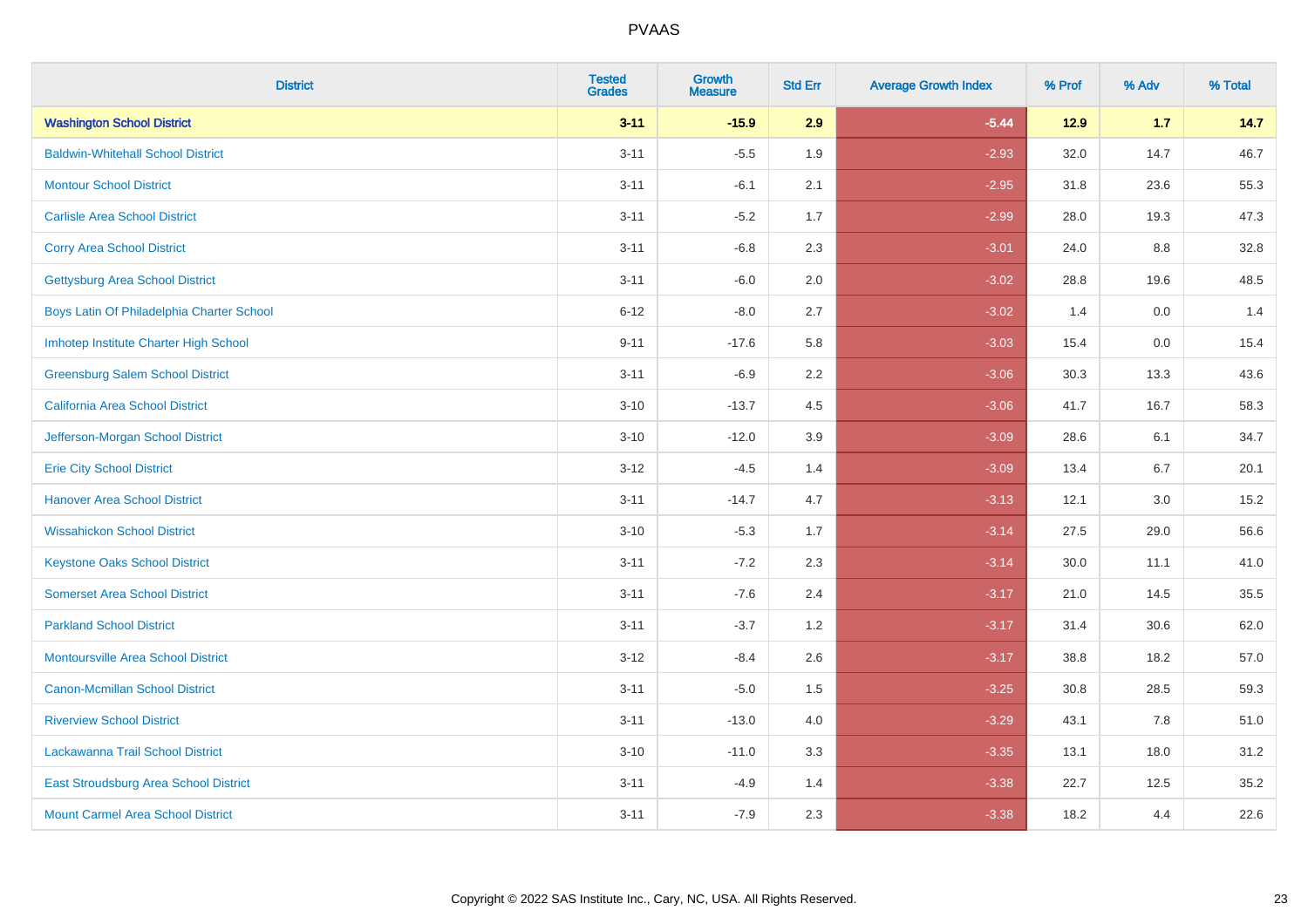| <b>District</b>                           | <b>Tested</b><br><b>Grades</b> | <b>Growth</b><br><b>Measure</b> | <b>Std Err</b> | <b>Average Growth Index</b> | % Prof | % Adv | % Total |
|-------------------------------------------|--------------------------------|---------------------------------|----------------|-----------------------------|--------|-------|---------|
| <b>Washington School District</b>         | $3 - 11$                       | $-15.9$                         | 2.9            | $-5.44$                     | $12.9$ | 1.7   | 14.7    |
| <b>Shikellamy School District</b>         | $3 - 10$                       | $-8.3$                          | 2.4            | $-3.42$                     | 20.8   | 18.5  | 39.2    |
| <b>Ligonier Valley School District</b>    | $3 - 11$                       | $-10.8$                         | 3.1            | $-3.43$                     | 34.1   | 5.8   | 39.9    |
| <b>South Park School District</b>         | $3 - 11$                       | $-8.8$                          | 2.5            | $-3.46$                     | 28.1   | 17.0  | 45.2    |
| <b>Burgettstown Area School District</b>  | $3 - 11$                       | $-11.2$                         | 3.2            | $-3.46$                     | 16.0   | 2.7   | 18.7    |
| Mechanicsburg Area School District        | $3 - 11$                       | $-5.7$                          | 1.6            | $-3.48$                     | 35.1   | 16.0  | 51.2    |
| Morrisville Borough School District       | $3 - 11$                       | $-13.1$                         | 3.7            | $-3.52$                     | 4.9    | 1.6   | 6.6     |
| <b>West York Area School District</b>     | $3 - 12$                       | $-9.8$                          | 2.7            | $-3.57$                     | 21.9   | 10.9  | 32.8    |
| <b>Old Forge School District</b>          | $3 - 12$                       | $-11.3$                         | 3.1            | $-3.62$                     | 28.6   | 13.2  | 41.8    |
| <b>Shade-Central City School District</b> | $3 - 11$                       | $-14.6$                         | 4.0            | $-3.68$                     | 9.6    | 0.0   | 9.6     |
| Jefferson County-Dubois AVTS              | $9 - 11$                       | $-11.7$                         | 3.1            | $-3.72$                     | 17.6   | 2.8   | 20.4    |
| <b>Pittston Area School District</b>      | $3 - 11$                       | $-8.2$                          | 2.2            | $-3.75$                     | 26.7   | 14.8  | 41.5    |
| <b>Mohawk Area School District</b>        | $3 - 11$                       | $-10.5$                         | 2.8            | $-3.75$                     | 35.1   | 10.6  | 45.7    |
| <b>Grove City Area School District</b>    | $3 - 12$                       | $-8.8$                          | 2.3            | $-3.89$                     | 25.6   | 16.4  | 42.0    |
| <b>Tacony Academy Charter School</b>      | $3 - 11$                       | $-12.9$                         | 3.3            | $-3.90$                     | 8.6    | 1.4   | 10.0    |
| <b>Bethlehem Area School District</b>     | $3 - 11$                       | $-4.5$                          | 1.1            | $-3.91$                     | 20.4   | 11.3  | 31.7    |
| <b>Tussey Mountain School District</b>    | $3 - 12$                       | $-13.0$                         | 3.3            | $-3.93$                     | 11.1   | 3.2   | 14.3    |
| <b>Windber Area School District</b>       | $3 - 11$                       | $-11.9$                         | 3.0            | $-3.94$                     | 41.0   | 10.3  | 51.3    |
| <b>Plum Borough School District</b>       | $3 - 11$                       | $-9.4$                          | 2.4            | $-3.98$                     | 32.9   | 27.4  | 60.4    |
| <b>Ellwood City Area School District</b>  | $3 - 11$                       | $-12.5$                         | 3.1            | $-4.00$                     | 26.7   | 8.7   | 35.4    |
| <b>Deer Lakes School District</b>         | $3 - 11$                       | $-10.0$                         | 2.5            | $-4.02$                     | 27.7   | 9.9   | 37.6    |
| <b>Southmoreland School District</b>      | $3 - 11$                       | $-12.5$                         | 3.1            | $-4.04$                     | 33.3   | 15.5  | 48.8    |
| <b>Milton Area School District</b>        | $3 - 11$                       | $-10.1$                         | 2.5            | $-4.04$                     | 23.0   | 11.3  | 34.2    |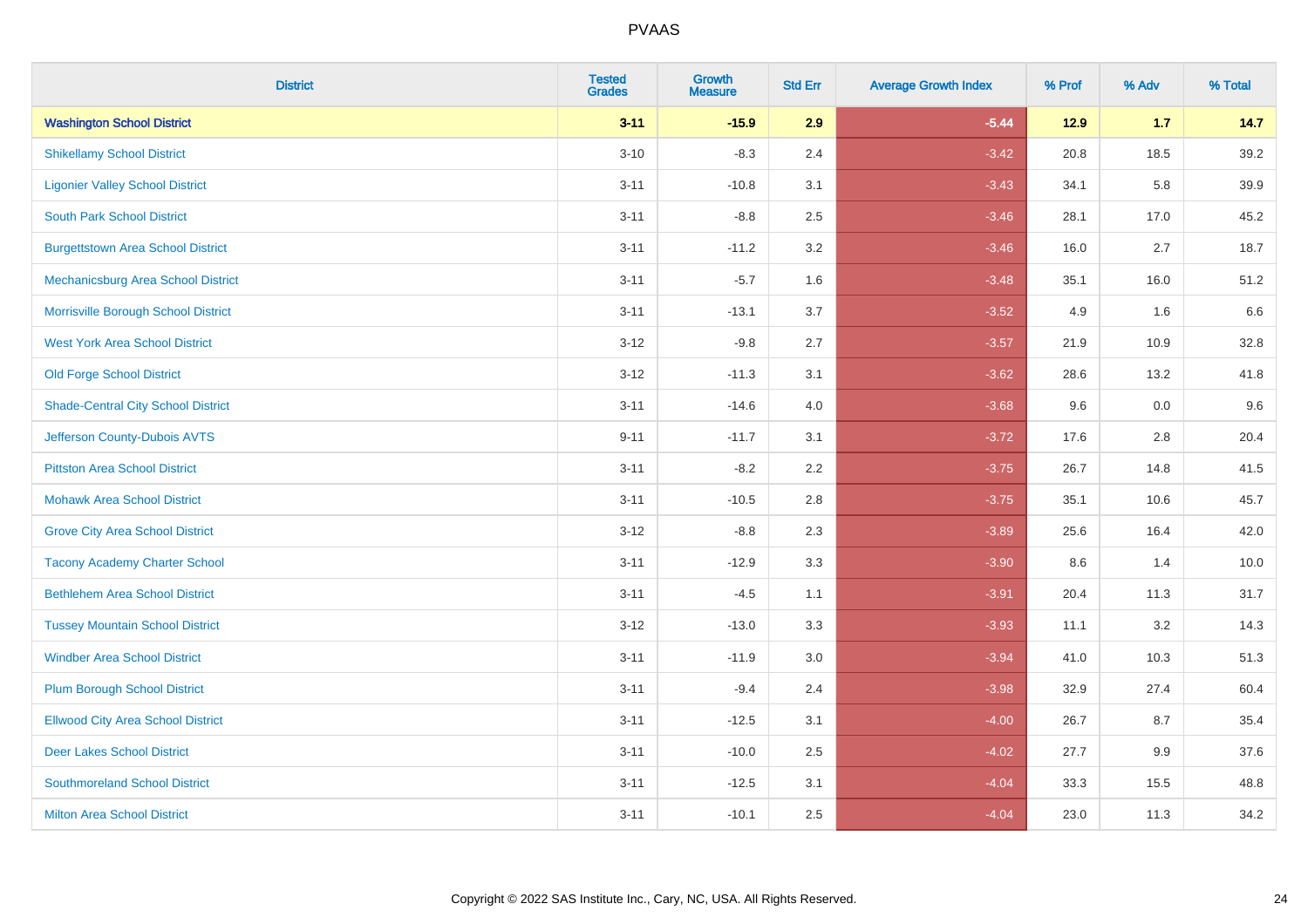| <b>District</b>                               | <b>Tested</b><br>Grades | <b>Growth</b><br><b>Measure</b> | <b>Std Err</b> | <b>Average Growth Index</b> | % Prof | % Adv   | % Total |
|-----------------------------------------------|-------------------------|---------------------------------|----------------|-----------------------------|--------|---------|---------|
| <b>Washington School District</b>             | $3 - 11$                | $-15.9$                         | 2.9            | $-5.44$                     | 12.9   | $1.7$   | 14.7    |
| <b>Scranton School District</b>               | $3 - 12$                | $-10.1$                         | 2.5            | $-4.04$                     | 20.0   | 7.7     | 27.7    |
| <b>Mcguffey School District</b>               | $3 - 11$                | $-12.1$                         | 3.0            | $-4.06$                     | 12.8   | 5.9     | 18.6    |
| <b>Moniteau School District</b>               | $3 - 11$                | $-11.8$                         | 2.9            | $-4.07$                     | 22.6   | $5.0\,$ | 27.6    |
| <b>Mid Valley School District</b>             | $3 - 10$                | $-11.1$                         | 2.7            | $-4.07$                     | 28.3   | 8.1     | 36.4    |
| <b>Panther Valley School District</b>         | $3 - 12$                | $-13.3$                         | 3.2            | $-4.10$                     | 31.5   | 4.1     | 35.6    |
| <b>Williamsburg Community School District</b> | $3 - 11$                | $-16.9$                         | 4.1            | $-4.14$                     | 22.4   | 0.0     | 22.4    |
| <b>Central Fulton School District</b>         | $3 - 11$                | $-13.3$                         | 3.2            | $-4.20$                     | 18.1   | 9.7     | 27.8    |
| <b>Chartiers Valley School District</b>       | $3 - 11$                | $-9.1$                          | 2.1            | $-4.23$                     | 20.7   | 17.4    | 38.0    |
| <b>Central Dauphin School District</b>        | $3 - 11$                | $-5.2$                          | 1.2            | $-4.24$                     | 29.3   | 8.7     | 38.0    |
| <b>Interboro School District</b>              | $3-12$                  | $-8.4$                          | 2.0            | $-4.27$                     | 27.6   | 6.4     | 34.1    |
| <b>Big Spring School District</b>             | $3 - 11$                | $-9.8$                          | 2.3            | $-4.32$                     | 23.6   | 12.9    | 36.5    |
| <b>General Mclane School District</b>         | $3 - 11$                | $-10.7$                         | 2.4            | $-4.40$                     | 34.0   | 15.6    | 49.6    |
| <b>Chambersburg Area School District</b>      | $3 - 11$                | $-5.6$                          | 1.3            | $-4.42$                     | 24.2   | 15.2    | 39.4    |
| <b>Greenville Area School District</b>        | $3 - 11$                | $-13.2$                         | $3.0\,$        | $-4.45$                     | 32.1   | 4.6     | 36.7    |
| Jim Thorpe Area School District               | $3 - 11$                | $-10.9$                         | 2.4            | $-4.48$                     | 19.5   | 6.0     | 25.5    |
| <b>Hanover Public School District</b>         | $3 - 11$                | $-12.4$                         | 2.7            | $-4.50$                     | 22.7   | $6.2\,$ | 28.9    |
| <b>Northwestern School District</b>           | $3 - 11$                | $-14.6$                         | 3.2            | $-4.51$                     | 32.5   | 13.7    | 46.2    |
| <b>Dunmore School District</b>                | $3 - 11$                | $-12.2$                         | 2.7            | $-4.51$                     | 15.0   | 5.3     | 20.4    |
| <b>Derry Area School District</b>             | $3 - 11$                | $-11.8$                         | 2.6            | $-4.53$                     | 34.8   | 6.1     | 40.9    |
| <b>Fannett-Metal School District</b>          | $3 - 11$                | $-22.3$                         | 4.8            | $-4.65$                     | 16.4   | 6.6     | 23.0    |
| <b>Neshannock Township School District</b>    | $3 - 10$                | $-12.5$                         | 2.7            | $-4.73$                     | 29.0   | 13.0    | 42.0    |
| <b>Girard School District</b>                 | $3 - 11$                | $-12.3$                         | 2.6            | $-4.76$                     | 29.7   | 18.9    | 48.6    |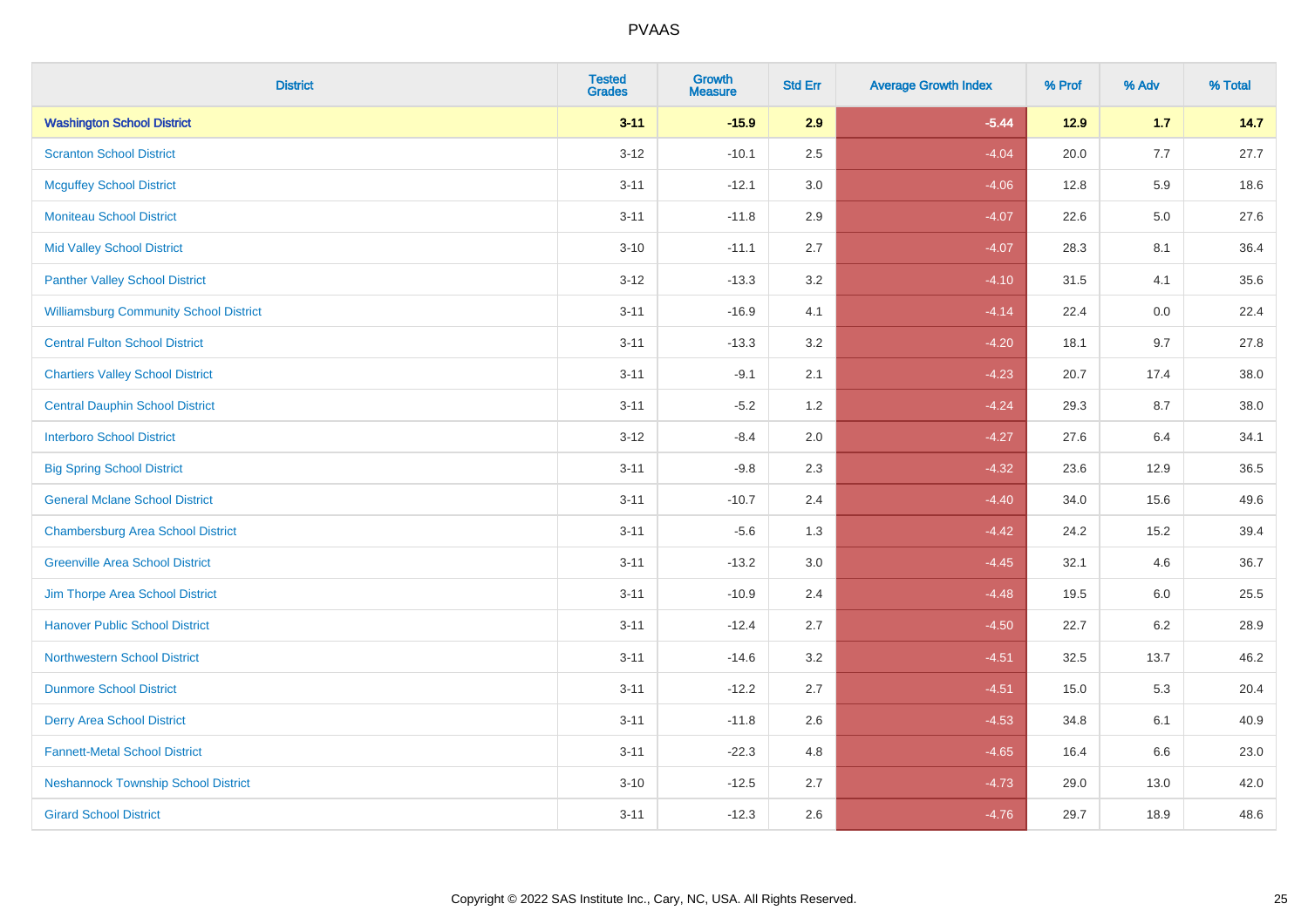| <b>District</b>                                    | <b>Tested</b><br><b>Grades</b> | <b>Growth</b><br><b>Measure</b> | <b>Std Err</b> | <b>Average Growth Index</b> | % Prof | % Adv   | % Total |
|----------------------------------------------------|--------------------------------|---------------------------------|----------------|-----------------------------|--------|---------|---------|
| <b>Washington School District</b>                  | $3 - 11$                       | $-15.9$                         | 2.9            | $-5.44$                     | 12.9   | 1.7     | 14.7    |
| Lehigh Valley Charter High School For The Arts     | $9 - 10$                       | $-11.8$                         | 2.5            | $-4.76$                     | 28.9   | $5.7\,$ | 34.6    |
| <b>West Mifflin Area School District</b>           | $3 - 12$                       | $-11.9$                         | 2.5            | $-4.77$                     | 15.9   | 4.0     | 19.9    |
| <b>Chartiers-Houston School District</b>           | $3 - 10$                       | $-16.5$                         | 3.5            | $-4.79$                     | 26.3   | 6.6     | 32.9    |
| <b>Executive Education Academy Charter School</b>  | $3 - 10$                       | $-14.6$                         | 3.0            | $-4.81$                     | 8.5    | 1.2     | 9.8     |
| <b>Trinity Area School District</b>                | $3 - 11$                       | $-8.7$                          | 1.8            | $-4.87$                     | 20.9   | 9.8     | 30.8    |
| Meyersdale Area School District                    | $3 - 11$                       | $-16.1$                         | 3.3            | $-4.94$                     | 20.3   | 5.8     | 26.1    |
| <b>East Lycoming School District</b>               | $3 - 11$                       | $-10.9$                         | 2.1            | $-5.08$                     | 22.5   | 8.2     | 30.8    |
| <b>Wilkes-Barre Area School District</b>           | $3 - 11$                       | $-12.4$                         | 2.4            | $-5.18$                     | 14.2   | 3.7     | 17.9    |
| <b>Bristol Township School District</b>            | $3 - 11$                       | $-7.4$                          | 1.4            | $-5.32$                     | 13.8   | 4.6     | 18.4    |
| Philadelphia Academy Charter School                | $3 - 11$                       | $-14.7$                         | 2.7            | $-5.42$                     | 21.6   | 3.9     | 25.5    |
| <b>Washington School District</b>                  | $3 - 11$                       | $-15.9$                         | 2.9            | $-5.44$                     | 12.9   | 1.7     | 14.7    |
| <b>Lincoln Park Performing Arts Charter School</b> | $7 - 11$                       | $-14.9$                         | 2.7            | $-5.45$                     | 39.3   | $8.9\,$ | 48.2    |
| <b>Frazier School District</b>                     | $3 - 11$                       | $-18.9$                         | 3.4            | $-5.49$                     | 18.3   | 1.4     | 19.7    |
| <b>Aliquippa School District</b>                   | $3 - 11$                       | $-20.0$                         | 3.6            | $-5.54$                     | 1.7    | 0.0     | 1.7     |
| <b>Central Cambria School District</b>             | $3 - 11$                       | $-12.7$                         | 2.3            | $-5.61$                     | 19.4   | 7.4     | 26.9    |
| <b>Coatesville Area School District</b>            | $3 - 11$                       | $-9.5$                          | 1.6            | $-5.81$                     | 12.8   | 3.3     | 16.2    |
| <b>New Castle Area School District</b>             | $3 - 12$                       | $-13.6$                         | 2.3            | $-5.99$                     | 17.6   | 2.0     | 19.5    |
| <b>Kennett Consolidated School District</b>        | $3 - 11$                       | $-10.4$                         | 1.7            | $-6.27$                     | 28.7   | 14.0    | 42.7    |
| <b>Big Beaver Falls Area School District</b>       | $3 - 11$                       | $-17.9$                         | 2.8            | $-6.27$                     | 9.4    | 2.8     | 12.2    |
| <b>Hempfield Area School District</b>              | $3 - 12$                       | $-10.2$                         | 1.6            | $-6.37$                     | 28.1   | 19.2    | 47.3    |
| <b>York Co School Of Technology</b>                | $9 - 12$                       | $-10.9$                         | 1.6            | $-6.79$                     | 22.6   | 4.0     | 26.6    |
| <b>Greater Latrobe School District</b>             | $3 - 11$                       | $-14.1$                         | 2.0            | $-7.14$                     | 41.0   | 12.6    | 53.6    |